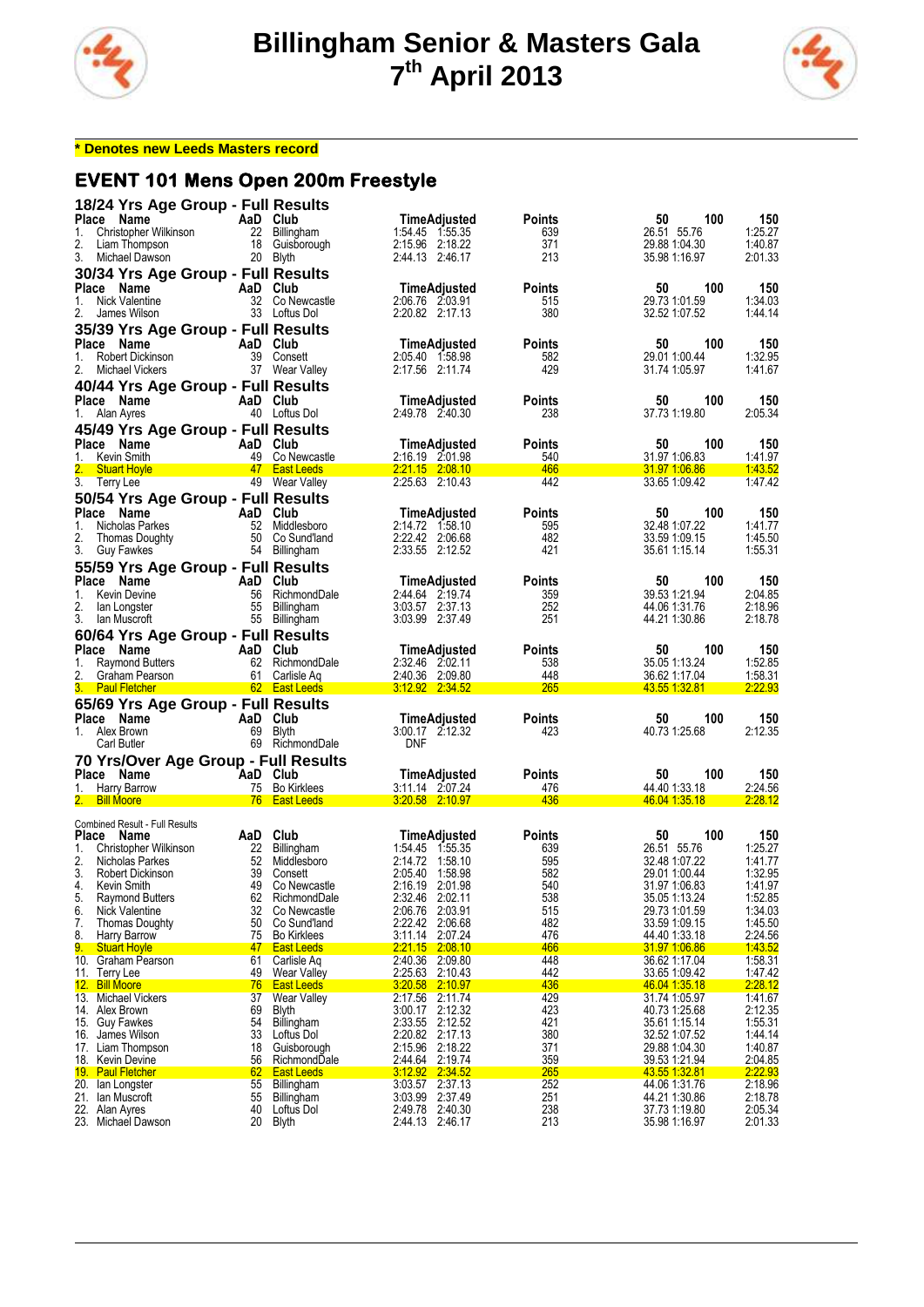



# **EVENT 102 Womens Open 200m Freestyle**

| 25/29 Yrs Age Group - Full Results<br>Place<br>Name<br>Helen Muscroft<br>1. | AaD<br>29             | Club<br><b>Billingham</b>        | TimeAdjusted<br>2:26.66 2:24.89          | Points<br>451        | 50<br>100<br>34.70 1:12.73     | 150<br>1:50.19     |
|-----------------------------------------------------------------------------|-----------------------|----------------------------------|------------------------------------------|----------------------|--------------------------------|--------------------|
| 2.<br>Lorraine Riddle                                                       | 29                    | Billingham                       | 2:45.03 2:43.03                          | 317                  | 38.06 1:19.42                  | 2:02.42            |
| 30/34 Yrs Age Group - Full Results                                          |                       |                                  |                                          |                      |                                |                    |
| Place<br>Name<br>Jennifer Dobson<br>1.                                      | 30                    | AaD Club<br>Blyth                | TimeAdjusted<br>2:40.82 2:38.34          | Points<br>346        | 50<br>100<br>35.03 1:15.01     | 150<br>1:58.38     |
| 35/39 Yrs Age Group - Full Results                                          |                       |                                  |                                          |                      |                                |                    |
| <b>Place</b><br>Name                                                        | AaD                   | Club                             | TimeAdjusted                             | <b>Points</b>        | 100<br>50                      | 150                |
| 1.<br>Elisabeth Yaneske                                                     | 36                    | Darlington                       | 2:32.13 2:26.34                          | 438                  | 35.15 1:13.48                  | 1:52.38            |
| 2.<br>Alys McCormack                                                        | 35                    | Com Services                     | 2:32.50 2:27.32                          | 429                  | 35.46 1:13.84                  | 1:53.53            |
| 3.<br>Gillian Hook<br>4.                                                    | 38<br>37 <sup>°</sup> | Sedgefield                       | 2:32.71<br>2:25.58<br>2:33.59 2:27.09    | 445<br>431           | 34.93 1:13.55                  | 1:53.44<br>1:53.18 |
| Andrea Jutrzenka                                                            |                       | <b>East Leeds</b>                |                                          |                      | <u>34.96 1:12.96</u>           |                    |
| 45/49 Yrs Age Group - Full Results                                          |                       |                                  |                                          |                      |                                |                    |
| Place<br>Name                                                               |                       | AaD Club                         | TimeAdjusted                             | Points               | 100<br>50                      | 150                |
| Jill Marley<br>1.                                                           | 48                    | Harrogate DC                     | 2:40.32 2:24.56                          | 454                  | 36.66 1:17.08                  | 1:58.75            |
| 50/54 Yrs Age Group - Full Results                                          |                       |                                  |                                          |                      |                                |                    |
| Place<br>Name                                                               | AaD                   | Club                             | TimeAdjusted                             | Points               | 50<br>100                      | 150                |
| 1.<br><b>Julie Hoyle</b><br>2.<br>Judith Hattle                             | 51<br>53              | <b>East Leeds</b><br>Carlisle Aq | 2:24.03 2:07.20<br>2:26.99 2:07.87       | 667<br>657           | 33.62 1:11.53<br>34.97 1:12.62 | 1.48.66<br>1:49.94 |
| 3.<br>Carol Boagey                                                          | 54                    | AFSHartlepol                     | 2:50.91 2:27.50                          | 428                  | 39.76 1:23.33                  | 2:07.59            |
| 4.<br>Gillian Sheehan                                                       | 54                    | <b>Billingham</b>                | 3:24.70<br>2:56.67                       | 249                  | 46.26 1:38.11                  | 2:31.57            |
| 5.<br>Lynn Shepherd                                                         | 54                    | Billingham                       | 3:57.12 3:24.65                          | 160                  | 52.49 1:52.99                  | 2:56.65            |
| 55/59 Yrs Age Group - Full Results                                          |                       |                                  |                                          |                      |                                |                    |
| Place<br>Name                                                               | AaD                   | Club                             | TimeAdjusted                             | Points               | 100<br>50                      | 150                |
| 1.<br>Joan Edwards                                                          | 55                    | Consett                          | 2:40.01<br>2:16.97                       | 534                  | 36.58 1:16.66                  | 1:59.19            |
| 2.<br>Mary Purvis                                                           | 58                    | Alnwick Dol                      | 2:49.08<br>2:20.95                       | 490                  | 38.18 1.21.14                  | 2:05.65            |
| 3.<br><b>Sally Shields</b>                                                  | 59                    | <b>Bo Kirklees</b>               | 2:49.77<br>2:20.19                       | 498                  | 37.34 1:19.11                  | 2:03.97            |
| 4.<br><b>Christine Muscroft</b>                                             | 57                    |                                  |                                          |                      |                                |                    |
|                                                                             |                       | Billingham                       | 3:35.55<br>3:01.34                       | 230                  | 52.06 1.46.03                  | 2:42.50            |
|                                                                             |                       |                                  |                                          |                      |                                |                    |
| <b>Combined Result - Full Results</b>                                       |                       | Club                             |                                          |                      | 100                            |                    |
| Place<br>Name<br>1.<br><b>Julie Hoyle</b>                                   | AaD<br>51             | <b>East Leeds</b>                | TimeAdjusted<br>2.24.03 2.07.20          | <b>Points</b><br>667 | 50<br>33.62 1:11.53            | 150<br>1:48.66     |
| $\overline{2}$ .<br>Judith Hattle                                           | 53                    | Carlisle Ag                      | 2:26.99 2:07.87                          | 657                  | 34.97 1:12.62                  | 1:49.94            |
| 3.<br>Joan Edwards                                                          | 55                    | Consett                          | 2:40.01<br>2:16.97                       | 534                  | 36.58 1:16.66                  | 1:59.19            |
| 4.<br><b>Sally Shields</b>                                                  | 59                    | <b>Bo Kirklees</b>               | 2:20.19<br>2:49.77                       | 498                  | 37.34 1:19.11                  | 2:03.97            |
| 5.<br>Mary Purvis                                                           | 58                    | Alnwick Dol                      | 2:20.95<br>2:49.08                       | 490                  | 38.18 1.21.14                  | 2:05.65            |
| 6.<br>Jill Marley                                                           | 48                    | Harrogate DC                     | 2:40.32 2:24.56                          | 454                  | 36.66 1:17.08                  | 1:58.75            |
| 7.<br>Helen Muscroft                                                        | 29                    | Billingham                       | 2:26.66<br>2:24.89                       | 451                  | 34.70 1:12.73                  | 1:50.19            |
| 8.<br>Gillian Hook<br>9.                                                    | 38                    | Sedgefield                       | 2:32.71<br>2:25.58                       | 445                  | 34.93 1:13.55                  | 1:53.44            |
| Elisabeth Yaneske<br>10 <sub>1</sub><br>Andrea Jutrzenka                    | 36<br>37              | Darlington<br><b>East Leeds</b>  | 2:32.13 2:26.34<br>2:33.59<br>2:27.09    | 438<br>431           | 35.15 1:13.48<br>34.96 1:12.96 | 1:52.38<br>1:53.18 |
| 11.<br>Alys McCormack                                                       | 35                    | Com Services                     | 2:32.50 2:27.32                          | 429                  | 35.46 1:13.84                  | 1:53.53            |
| 12.<br>Carol Boagey                                                         | 54                    | AFSHartlepol                     | 2:27.50<br>2:50.91                       | 428                  | 39.76 1:23.33                  | 2:07.59            |
| Jennifer Dobson<br>13.                                                      | 30                    | <b>Blyth</b>                     | 2:38.34<br>2:40.82                       | 346                  | 35.03 1:15.01                  | 1:58.38            |
| 14. Lorraine Riddle                                                         | 29                    | <b>Billingham</b>                | 2:45.03<br>2:43.03                       | 317                  | 38.06 1:19.42                  | 2:02.42            |
| 15.<br>Gillian Sheehan<br>16.<br><b>Christine Muscroft</b>                  | 54<br>57              | Billingham<br>Billingham         | 2:56.67<br>3:24.70<br>3:35.55<br>3:01.34 | 249<br>230           | 46.26 1:38.11<br>52.06 1:46.03 | 2:31.57<br>2:42.50 |

# **EVENT 103 Mens Open 50m Backstroke**

| 18/24 Yrs Age Group - Full Results                                                                                     |                             |                                                            |                                               |                         |                                    |
|------------------------------------------------------------------------------------------------------------------------|-----------------------------|------------------------------------------------------------|-----------------------------------------------|-------------------------|------------------------------------|
| AaD Club<br>Place Name<br>Conor Crozier<br>1.<br>2.<br>Andrew Smith<br>3.<br>Michael Dawson                            | 21<br>21<br>20              | Co Sund'land<br>Moors<br><b>Blyth</b>                      | TimeAdjusted<br>29.55<br>32.36<br>37.13       | 29.85<br>32.69<br>37.59 | Points<br>434<br>330<br>217        |
| 30/34 Yrs Age Group - Full Results                                                                                     |                             |                                                            |                                               |                         |                                    |
| Name<br><b>Example 2</b><br><b>Place</b><br>Jonathon MacLaren<br>1.<br>2.<br>Ian Hatcher                               |                             | Club<br>33 Tynemouth<br>32 Loftus Dol                      | TimeAdjusted<br>34.21<br>43.60                | 33.31<br>42.62          | Points<br>312<br>149               |
| 35/39 Yrs Age Group - Full Results                                                                                     |                             |                                                            |                                               |                         |                                    |
| Place Name<br>Dominic Johnston<br>1.<br>2.<br>Graeme Wilkinson<br>3.<br>lan Taylor                                     | <b>AaD Club</b><br>36<br>37 | Consett<br>35 Tynemouth<br>37 Darlington M<br>Darlington M | TimeAdjusted<br>31.20<br>33.75 32.60<br>36.04 | 30.01<br>34.51          | <b>Points</b><br>427<br>333<br>281 |
| 40/44 Yrs Age Group - Full Results                                                                                     |                             |                                                            |                                               |                         |                                    |
| Place Name<br><b>Example 2</b> AaD<br>Alister Wrigley<br>1.                                                            | 43                          | Club<br>Billingham                                         | TimeAdjusted<br>37.88                         | 35.20                   | Points<br>265                      |
| 45/49 Yrs Age Group - Full Results                                                                                     |                             |                                                            |                                               |                         |                                    |
| <b>Example 2</b><br>Place Name<br>Terry Lee<br>1.<br>2.<br>John Kalill                                                 | 49<br>45                    | Club<br>Wear Valley<br>Darlington M                        | TimeAdjusted<br>35.03<br>35.88                | 31.37<br>32.96          | Points<br>374<br>322               |
| 50/54 Yrs Age Group - Full Results                                                                                     |                             |                                                            |                                               |                         |                                    |
| Name<br>Place<br><b>Example 2</b><br>Julian Harforth<br>1.<br>2.<br>Arthur Aplin<br>55/59 Yrs Age Group - Full Results | 51<br>50                    | Club<br>Middlesboro<br>Co Newcastle                        | TimeAdjusted<br>31.98<br>38.13                | 28.24<br>33.92          | <b>Points</b><br>513<br>296        |
| Name<br>Place                                                                                                          | AaD Club                    |                                                            | TimeAdjusted                                  |                         | <b>Points</b>                      |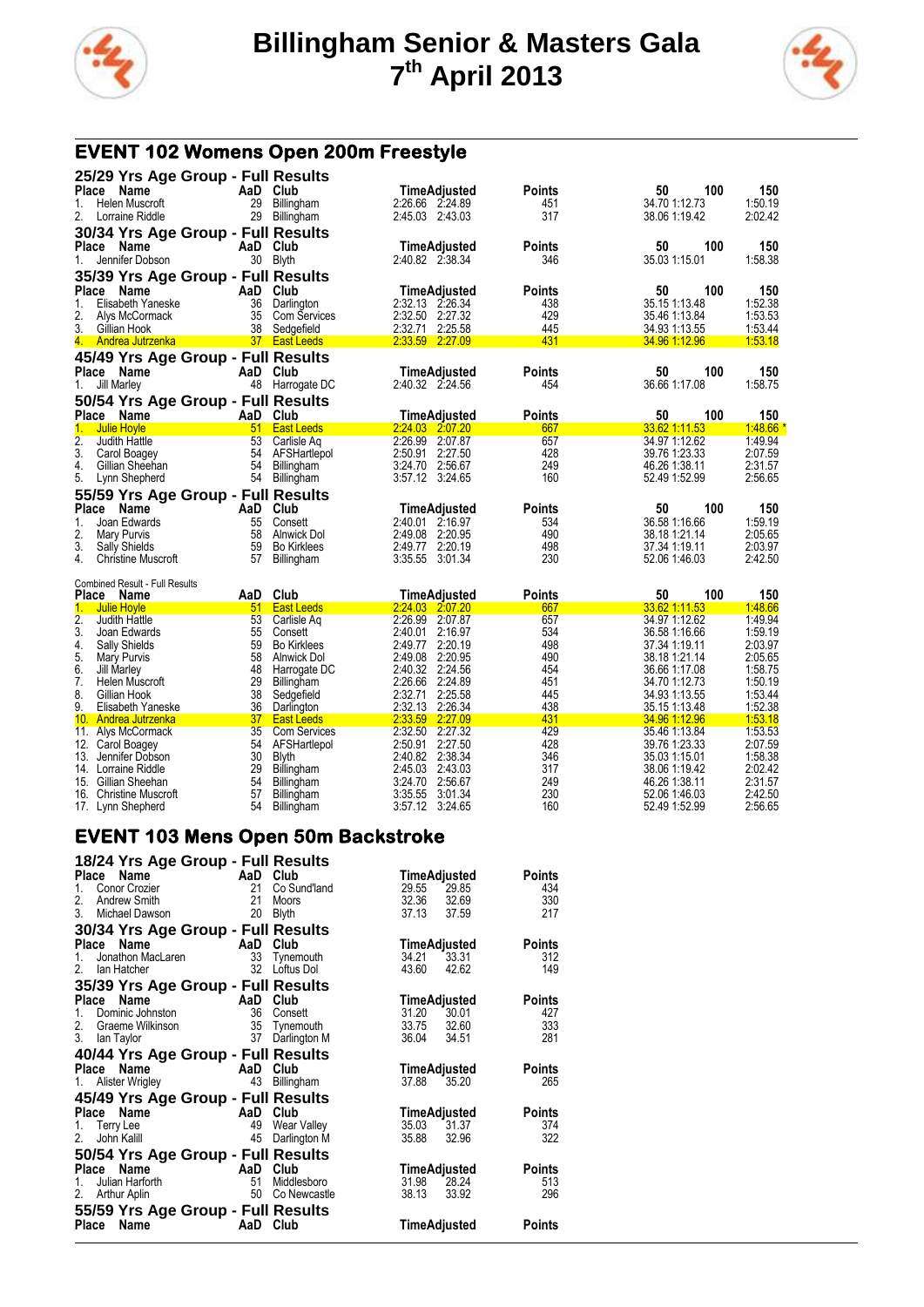



| 1.                    | <b>Kevin Devine</b>                           | 56       | RichmondDale      | 42.33 | 35.93        | 249    |
|-----------------------|-----------------------------------------------|----------|-------------------|-------|--------------|--------|
|                       | 60/64 Yrs Age Group - Full Results            |          |                   |       |              |        |
| Place                 | Name                                          | AaD Club |                   |       | TimeAdjusted | Points |
| 1.                    | Graeme Shutt                                  | 64       | Co Sund'land      | 46.94 | 36.76        | 232    |
|                       | 65/69 Yrs Age Group - Full Results            |          |                   |       |              |        |
| Place                 | Name                                          | AaD      | Club              |       | TimeAdjusted | Points |
| 1.                    | Barry Robinson                                | 65       | Co Sund'land      | 50.49 | 39.08        | 193    |
|                       |                                               |          |                   |       |              |        |
|                       | 70 Yrs/Over Age Group - Full Results          |          |                   |       |              |        |
| Place Name            |                                               | AaD Club |                   |       | TimeAdjusted | Points |
| 1. Bill Moore         |                                               | 76       | <b>East Leeds</b> | 49.56 | 32.36        | 341    |
|                       |                                               |          |                   |       |              |        |
| Place                 | <b>Combined Result - Full Results</b><br>Name | AaD      | Club              |       | TimeAdjusted | Points |
| 1.                    | Julian Harforth                               | 51       | Middlesboro       | 31.98 | 28.24        | 513    |
| 2.                    | Conor Crozier                                 | 21       | Co Sund'land      | 29.55 | 29.85        | 434    |
| 3.                    | Dominic Johnston                              | 36       | Consett           | 31.20 | 30.01        | 427    |
|                       | Terry Lee                                     | 49       | Wear Valley       | 35.03 | 31.37        | 374    |
| 4.<br><mark>5.</mark> | <b>Bill Moore</b>                             | 76       | <b>East Leeds</b> | 49.56 | 32.36        | 341    |
| 6.                    | Graeme Wilkinson                              | 35       | Tynemouth         | 33.75 | 32.60        | 333    |
| 7.                    | <b>Andrew Smith</b>                           | 21       | Moors             | 32.36 | 32.69        | 330    |
| 8.                    | John Kalill                                   | 45       | Darlington M      | 35.88 | 32.96        | 322    |
| 9.                    | Jonathon MacLaren                             | 33       | Tynemouth         | 34.21 | 33.31        | 312    |
| 10. Arthur Aplin      |                                               | 50       | Co Newcastle      | 38.13 | 33.92        | 296    |
| 11.                   | lan Taylor                                    | 37       | Darlington M      | 36.04 | 34.51        | 281    |
|                       | 12. Alister Wrigley                           | 43       | <b>Billingham</b> | 37.88 | 35.20        | 265    |
|                       | 13. Kevin Devine                              | 56       | RichmondDale      | 42.33 | 35.93        | 249    |
| 14.                   | <b>Graeme Shutt</b>                           | 64       | Co Sund'land      | 46.94 | 36.76        | 232    |
|                       | 15. Michael Dawson                            | 20       | <b>Blyth</b>      | 37.13 | 37.59        | 217    |
|                       | 16. Barry Robinson                            | 65       | Co Sund'land      | 50.49 | 39.08        | 193    |
| 17.                   | lan Hatcher                                   | 32       | Loftus Dol        | 43.60 | 42.62        | 149    |

### **EVENT 104 Womens Open 50m Backstroke**

| 18/24 Yrs Age Group - Full Results    |     |                   |                               |
|---------------------------------------|-----|-------------------|-------------------------------|
| Name<br><b>Place</b>                  | AaD | Club              | Points<br>TimeAdjusted        |
| 1.<br>Claudine Wivell                 | 19  | Thirsk WH         | 35.16<br>35.67<br>374         |
| 2.<br>Ellie Beauchamp                 | 19  | Loftus Dol        | 35.30<br>35.82<br>369         |
| 3. Bryony Scoffin                     | 24  | Moors             | 308<br>37.95<br>38.05         |
| 40/44 Yrs Age Group - Full Results    |     |                   |                               |
| Place Name                            | AaD | Club              | TimeAdjusted<br>Points        |
| 1. Philippa Rickard                   |     | 42 East Leeds     | 35.89<br>33.54<br>449         |
| 45/49 Yrs Age Group - Full Results    |     |                   |                               |
| Place Name                            | AaD | Club              | Points<br>TimeAdjusted        |
| Jane Hayward<br>1.                    | 45  | Billingham        | 43.10<br>39.60<br>273         |
| 50/54 Yrs Age Group - Full Results    |     |                   |                               |
| Name<br>Place                         | AaD | Club              | Points<br>TimeAdjusted        |
| 1.<br>Julie Hoyle                     | 51  | <b>East Leeds</b> | 33.99<br>30.02<br>627         |
| 2. Carol Boagey                       | 54  | AFSHartlepol      | 47.27<br>40.80<br>249         |
| 3.<br>Gillian Sheehan                 | 54  | Billingham        | 142<br>49.25<br>57.07         |
| 55/59 Yrs Age Group - Full Results    |     |                   |                               |
| Name<br>Place                         | AaD | Club              | TimeAdjusted<br>Points        |
| 1.<br>Joan Edwards                    | 55  | Consett           | 42.64<br>36.50<br>349         |
| 2.<br>Mary Purvis                     | 58  | Alnwick Dol       | 342<br>44.08<br>36.75         |
| <b>Combined Result - Full Results</b> |     |                   |                               |
| Place<br>Name                         | AaD | Club              | TimeAdjusted<br><b>Points</b> |
| 1.<br><b>Julie Hoyle</b>              | 51  | <b>East Leeds</b> | <b>33.99</b><br>30.02<br>627  |
| <b>Philippa Rickard</b>               | 42  | <b>East Leeds</b> | 35.89 33.54<br>449            |
| $\frac{2}{3}$ .<br>Claudine Wivell    | 19  | Thirsk WH         | 374<br>35.16<br>35.67         |
| 4. Ellie Beauchamp                    | 19  | Loftus Dol        | 35.82<br>369<br>35.30         |
| 5.<br>Joan Edwards                    | 55  | Consett           | 349<br>36.50<br>42.64         |

#### **EVENT 105 160+ Years Men 200m Freestyle Relay**

Full Results

6. Mary Purvis 58 Alnwick Dol 44.08 36.75 342 7. Bryony Scoffin 24 Moors 37.95 38.05 308 8. Jane Hayward 45 Billingham 43.10 39.60 273 9. Carol Boagey 54 AFSHartlepol 47.27 40.80 249 10. Gillian Sheehan 54 Billingham 57.07 49.25 142

| Place | i uli nesulis<br><b>Name</b> | A.G | Club         | TimeAdiusted       | Points | 50 | 100           | 150     |
|-------|------------------------------|-----|--------------|--------------------|--------|----|---------------|---------|
|       | Consett SC                   |     | Consett      | 1.57.33<br>1.54.46 | 326    |    | 27.03 57.83   | 1.26.25 |
| 2.    | City of Sunderland ASC       |     | Co Sund'Iand | 2:01.35 2:04.39    | 273    |    | 27.40 53.19   | 1:23.12 |
| 3.    | Loftus Dolphins SC           |     | ∟oftus Dol   | 2:11.20 2:14.49    | 216    |    | 46.67 1:14.88 | 1:42.83 |

## **EVENT 107 240+ Years Mens 200m Medley Relay**

| <b>Full Results</b> |                           |     |              |  |                 |  |        |  |               |     |         |
|---------------------|---------------------------|-----|--------------|--|-----------------|--|--------|--|---------------|-----|---------|
| <b>Place</b>        | Name                      | A.G | Club         |  | TimeAdiusted    |  | Points |  | 50            | 100 | 150     |
|                     | Richmond Dales Amateur    |     | RichmondDale |  | 2.47.18 2.51.37 |  | 153    |  | 42.00         |     |         |
|                     | 2. City of Sunderland ASC |     | Co Sund'Iand |  | 2:53.26 2:57.61 |  | 138    |  | 52.16 1:36.60 |     | 2:22.50 |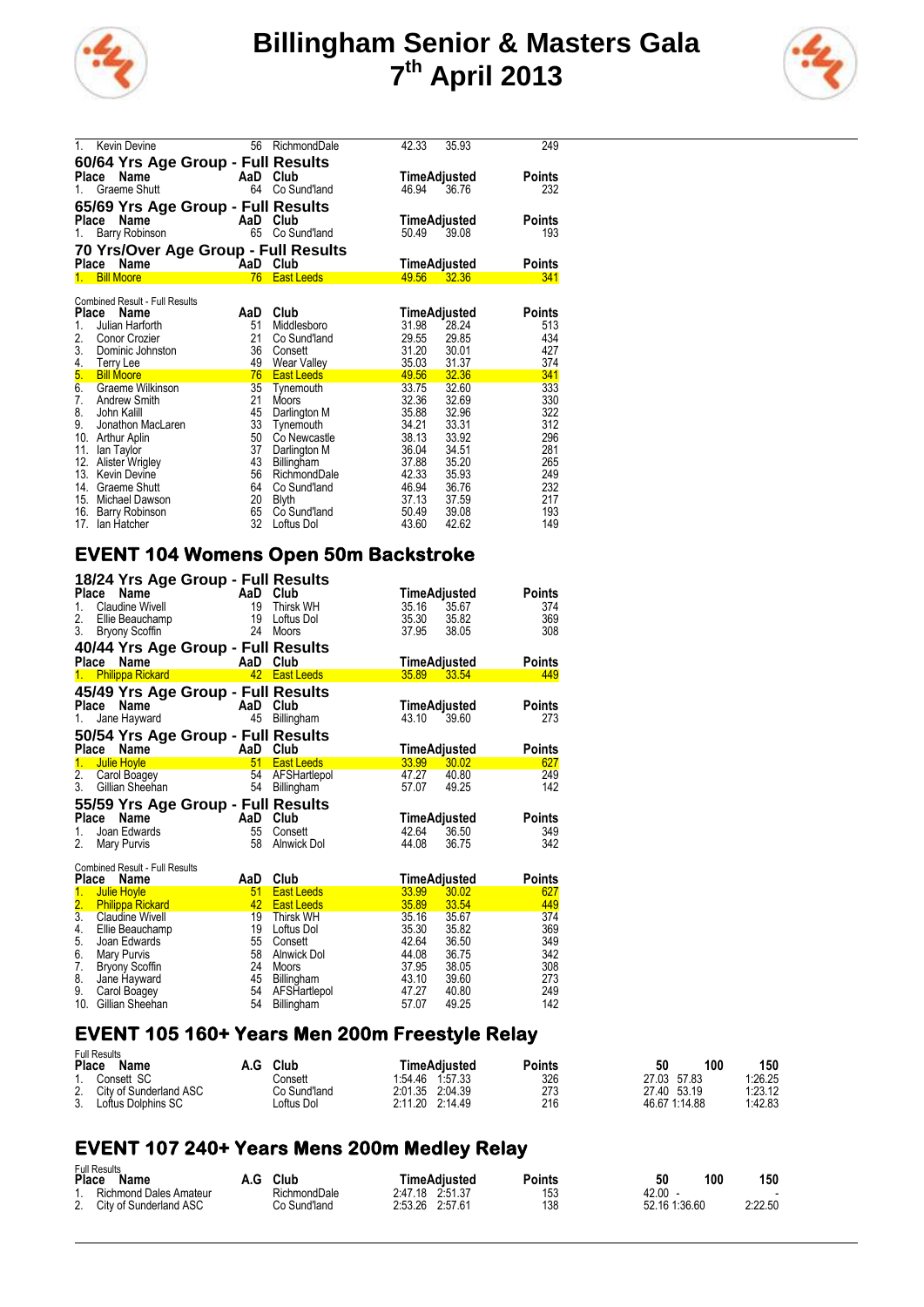



## **EVENT 109 Mens Open 100m Breaststroke**

| 18/24 Yrs Age Group - Full Results                                                                                                                                                                                                 |          |                                  |                                                            |                      |                |
|------------------------------------------------------------------------------------------------------------------------------------------------------------------------------------------------------------------------------------|----------|----------------------------------|------------------------------------------------------------|----------------------|----------------|
| Place<br>Name                                                                                                                                                                                                                      | AaD Club |                                  | TimeAdjusted                                               | <b>Points</b>        | 50             |
| <b>Steven Rutter</b><br>1.                                                                                                                                                                                                         |          | 24 Co Sund'land                  | 1:14.81 1:15.01                                            | 407                  | 34.34          |
| 2.<br>Liam Thompson                                                                                                                                                                                                                |          | 18 Guisborough                   | 1:22.13<br>1:20.79                                         | 310                  | 38.72          |
| 3.<br>Michael Dawson                                                                                                                                                                                                               |          | 20 Blyth                         | 1:37.32 1:38.53                                            | 179                  | 44.79          |
| 25/29 Yrs Age Group - Full Results                                                                                                                                                                                                 |          |                                  |                                                            |                      |                |
| Place Name                                                                                                                                                                                                                         |          | AaD Club                         | TimeAdjusted                                               | Points               | 50             |
| 1. Thomas Spencer 1997 27 East Leeds                                                                                                                                                                                               |          |                                  |                                                            | 420                  | 34.61 *        |
| 30/34 Yrs Age Group - Full Results                                                                                                                                                                                                 |          |                                  |                                                            |                      |                |
| Place Name                                                                                                                                                                                                                         |          | AaD Club                         | TimeAdjusted                                               | <b>Points</b>        | 50             |
| 1.<br>Nick Valentine<br>2.<br>Daniel Richardson                                                                                                                                                                                    |          | 32 Co Newcastle<br>30 Billingham | 1:14.19 1:12.52<br>1:15.83 1:14.66                         | 450<br>413           | 35.67<br>34.47 |
|                                                                                                                                                                                                                                    |          |                                  |                                                            |                      |                |
| 35/39 Yrs Age Group - Full Results                                                                                                                                                                                                 |          |                                  |                                                            |                      |                |
| Place Name<br>1.                                                                                                                                                                                                                   | AaD Club |                                  | TimeAdjusted<br>1:34.62 1:30.20                            | <b>Points</b><br>234 | 50<br>43.24    |
| Christopher Williams                                                                                                                                                                                                               |          | 38 Billingham                    |                                                            |                      |                |
| 45/49 Yrs Age Group - Full Results                                                                                                                                                                                                 |          |                                  |                                                            |                      |                |
| Place Name<br>1.<br>Kevin Smith                                                                                                                                                                                                    | AaD Club | 49 Co Newcastle                  | TimeAdjusted<br>1:18.63 1:10.43                            | Points<br>492        | 50<br>37.49    |
| 2.<br>John Boyer                                                                                                                                                                                                                   |          | 47 Darlington M                  | 1:22.36 1:14.74                                            | 411                  | 39.16          |
| 3.<br>Terry Lee                                                                                                                                                                                                                    |          | 49 Wear Valley                   | 1:26.33 1:17.32                                            | 372                  | 40.27          |
| 4<br>Alan Turner                                                                                                                                                                                                                   |          | 45 Newburn                       | 1:33.95 1:26.32                                            | 267                  | 43.96          |
| Mark Mayes                                                                                                                                                                                                                         |          | 47 AFSHartlepol                  | DQ ST-                                                     |                      |                |
| 50/54 Yrs Age Group - Full Results                                                                                                                                                                                                 |          |                                  |                                                            |                      |                |
| Place Name                                                                                                                                                                                                                         |          | AaD Club                         | TimeAdjusted                                               | Points               | 50             |
| 1.<br>Craig Heggie                                                                                                                                                                                                                 |          | 51 Copeland                      | 1:17.33 1:08.29                                            | 539                  | 36.47          |
| 2.<br>Kevan Brown                                                                                                                                                                                                                  |          | 53 Bo Kirklees                   | 1:21.00 1:10.46                                            | 491                  | 38.17          |
| 55/59 Yrs Age Group - Full Results                                                                                                                                                                                                 |          |                                  |                                                            |                      |                |
| Place Name                                                                                                                                                                                                                         | AaD Club |                                  | TimeAdjusted                                               | Points               | 50             |
| 1.<br><b>Kevin Devine</b>                                                                                                                                                                                                          |          | 56 RichmondDale                  | 1:35.30 1:20.88                                            | 325                  | 46.34          |
|                                                                                                                                                                                                                                    |          |                                  |                                                            |                      |                |
|                                                                                                                                                                                                                                    |          |                                  |                                                            |                      |                |
| 60/64 Yrs Age Group - Full Results<br>Place Name                                                                                                                                                                                   | AaD Club |                                  | TimeAdjusted                                               | Points               | 50             |
| 1.<br>Graham Pearson                                                                                                                                                                                                               |          | 61 Carlisle Ag                   | 1:20.30 1:05.00                                            | 626                  | 39.01          |
|                                                                                                                                                                                                                                    |          |                                  |                                                            |                      |                |
| 65/69 Yrs Age Group - Full Results<br>Place Name                                                                                                                                                                                   |          |                                  | TimeAdjusted                                               | <b>Points</b>        | 50             |
| 1.<br>Keith Cunningham                                                                                                                                                                                                             | AaD Club | 65 Consett                       | 1:39.70 1:17.17                                            | 374                  | 47.28          |
| <b>Norman Stephenson</b><br>Norman Stephenson<br>2.                                                                                                                                                                                |          | 69 Co Sund'land                  | 1:40.99 1:14.17                                            | 421                  | 50.15          |
| 70 Yrs/Over Age Group - Full Results                                                                                                                                                                                               |          |                                  |                                                            |                      |                |
| Place Name AaD Club                                                                                                                                                                                                                |          |                                  | TimeAdjusted                                               | <b>Points</b>        | 50             |
| <b>Bill Moore Contract Contract Contract Contract Contract Contract Contract Contract Contract Contract Contract Contract Contract Contract Contract Contract Contract Contract Contract Contract Contract Contract Contract C</b> |          |                                  |                                                            | 545                  | 49.48          |
|                                                                                                                                                                                                                                    |          |                                  |                                                            |                      |                |
| Combined Result - Full Results<br>Place Name                                                                                                                                                                                       | AaD Club |                                  | TimeAdjusted                                               | Points               | 50             |
| 1.<br>Graham Pearson                                                                                                                                                                                                               | 61       | Carlisle Aq                      | 1:20.30 1:05.00                                            | 626                  | 39.01          |
| <b>Bill Moore</b>                                                                                                                                                                                                                  |          |                                  |                                                            | 545                  | 49.48          |
| 3.<br>Craig Heggie                                                                                                                                                                                                                 |          | 51 Copeland                      | <u>76 East Leeds 1:44.26 1:08.08</u><br>1:17.33<br>1:08.29 | 539                  | 36.47          |
| 4.<br>Kevin Smith                                                                                                                                                                                                                  |          | 49 Co Newcastle                  | 1:18.63 1:10.43                                            | 492                  | 37.49          |
| 5.<br>Kevan Brown                                                                                                                                                                                                                  |          | 53 Bo Kirklees                   | 1:21.00<br>1:10.46                                         | 491                  | 38.17          |
| 6.<br>Nick Valentine<br>7.                                                                                                                                                                                                         |          | 32 Co Newcastle                  | 1:14.19<br>1.12.52                                         | 450<br>421           | 35.67<br>50.15 |
| Norman Stephenson 69 Co Sund'land<br>8.                                                                                                                                                                                            |          |                                  | 1.40.99 1:14.17                                            | 420                  | <u>34.61</u>   |
| 9.<br>Daniel Richardson                                                                                                                                                                                                            |          | 30 Billingham                    | 1:15.83 1:14.66                                            | 413                  | 34.47          |
| 10. John Boyer                                                                                                                                                                                                                     |          | 47 Darlington M                  | 1:22.36 1:14.74                                            | 411                  | 39.16          |
| 11. Steven Rutter                                                                                                                                                                                                                  |          | 24 Co Sund'land                  | 1:14.81 1:15.01                                            | 407                  | 34.34          |
| 12. Keith Cunningham                                                                                                                                                                                                               | 65       | Consett                          | 1:39.70 1:17.17                                            | 374                  | 47.28<br>40.27 |
| 13. Terry Lee<br>14. Kevin Devine                                                                                                                                                                                                  | 56       | 49 Wear Valley<br>RichmondDale   | 1:26.33<br>1:17.32<br>1:35.30<br>1:20.88                   | 372<br>325           | 46.34          |
| 15. Liam Thompson                                                                                                                                                                                                                  |          | 18 Guisborough                   | 1:20.79<br>1:22.13                                         | 310                  | 38.72          |
| 16. Alan Turner                                                                                                                                                                                                                    |          | 45 Newburn                       | 1:33.95<br>1:26.32                                         | 267                  | 43.96          |
| 17. Christopher Williams<br>18. Michael Dawson                                                                                                                                                                                     | 38<br>20 | Billingham<br><b>Blyth</b>       | 1.34.62<br>1.30.20<br>1.37.32<br>1:38.53                   | 234<br>179           | 43.24<br>44.79 |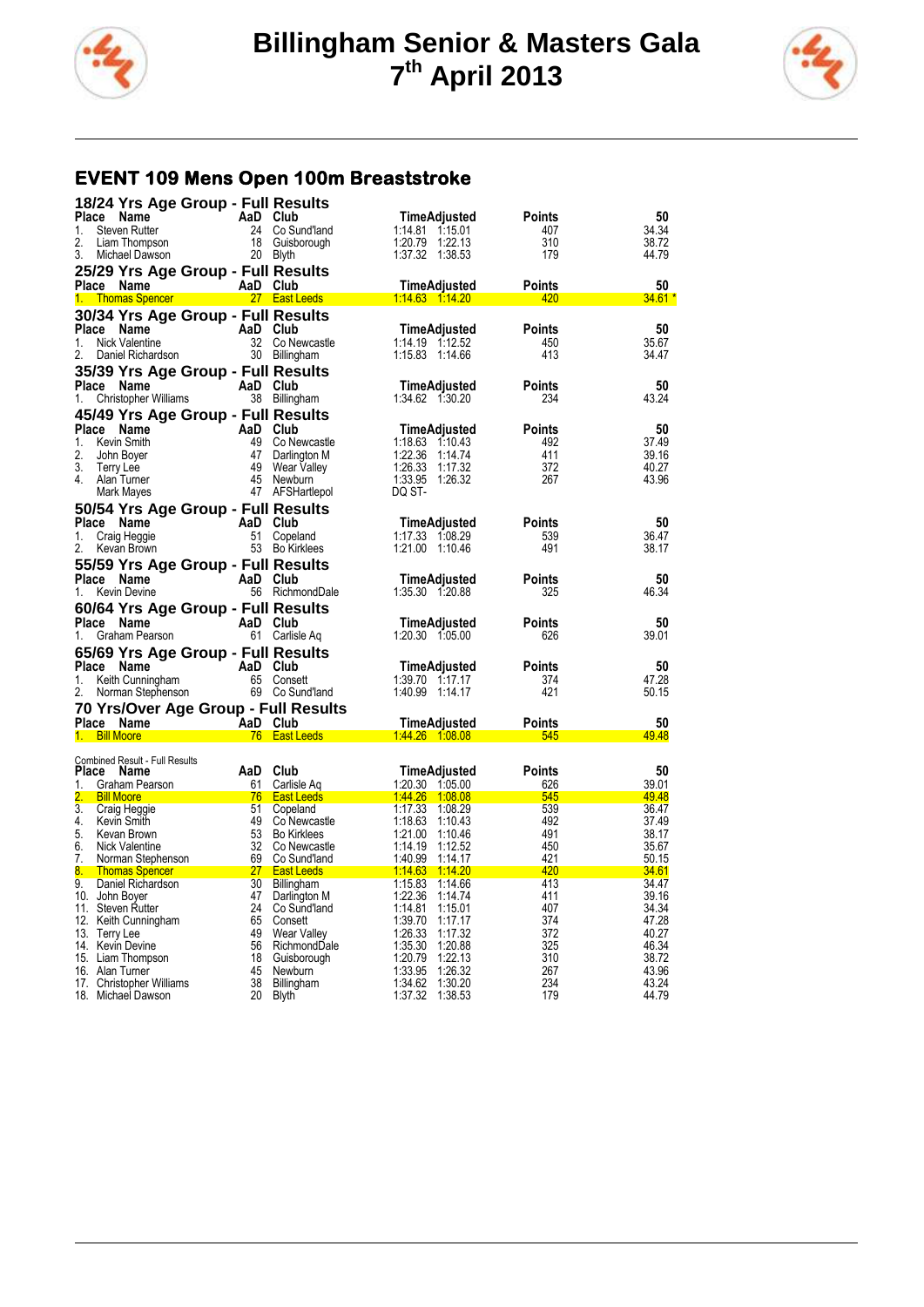



# **EVENT 110 Womens Open 100m Breaststroke**

|              | 18/24 Yrs Age Group - Full Results    |                 |                     |                          |               |         |
|--------------|---------------------------------------|-----------------|---------------------|--------------------------|---------------|---------|
| Place        | Name                                  | AaD Club        |                     | TimeAdjusted             | <b>Points</b> | 50      |
| 1.           | Claudine Wivell                       | 19              | <b>Thirsk WH</b>    | 1:25.36 1:26.61          | 379           | 40.84   |
| 2.           | Amy Roberts                           | 21              | Moors               | 1:26.79<br>1:27.67       | 365           | 42.06   |
| 3.           | Harriet Thompson                      | 23              | Moors               | 1:36.59 1:37.10          | 269           | 45.80   |
| 4.           | Terri-Louise Garnett                  | 23              | Moors               | 1:42.88 1:43.43          | 222           | 47.82   |
|              | 35/39 Yrs Age Group - Full Results    |                 |                     |                          |               |         |
| Place        | Name                                  | AaD             | Club                | <b>TimeAdjusted</b>      | <b>Points</b> | 50      |
|              | Alys McCormack                        | 35              | <b>Com Services</b> | 1:30.74<br>1:27.66       | 365           | 43.25   |
| 2.           | Andrea Jutrzenka                      | 37 <sup>2</sup> | <b>East Leeds</b>   | 1:33.50 1:29.54          | 343           | 44.95 * |
|              | 40/44 Yrs Age Group - Full Results    |                 |                     |                          |               |         |
| <b>Place</b> | Name                                  | AaD Club        |                     |                          | <b>Points</b> | 50      |
|              | Elizabeth Childs                      | 41              | Stockton            | TimeAdjusted<br>DQ SA-1L |               |         |
|              |                                       |                 |                     |                          |               |         |
|              | 45/49 Yrs Age Group - Full Results    |                 |                     |                          |               |         |
|              | Place Name                            | AaD Club        |                     | TimeAdjusted             | <b>Points</b> | 50      |
| 1.           | <b>Jill Marley</b>                    | 48              | Harrogate DC        | 1:33.04 1:23.89          | 417           | 45.03   |
|              | 50/54 Yrs Age Group - Full Results    |                 |                     |                          |               |         |
|              | Place Name                            | AaD             | Club                | TimeAdjusted             | <b>Points</b> | 50      |
| 1.           | Carol Boagey                          | 54              | AFSHartlepol        | 1:33.39 1:20.60          | 470           | 45.64   |
| 2.           | Susan Walker                          | 50              | Billingham          | 2.19.65 2.04.22          | 128           | 1:05.88 |
|              |                                       |                 |                     |                          |               |         |
|              | 55/59 Yrs Age Group - Full Results    |                 |                     |                          |               |         |
| <b>Place</b> | Name                                  | AaD             | Club                | TimeAdjusted             | <b>Points</b> | 50      |
| 1.           | Sally Shields                         | 59              | <b>Bo Kirklees</b>  | 1:32.53 1:16.41          | 552           | 44.88   |
|              | <b>Combined Result - Full Results</b> |                 |                     |                          |               |         |
|              | Place Name                            | AaD             | Club                | TimeAdjusted             | <b>Points</b> | 50      |
| 1.           | Sally Shields                         | 59              | <b>Bo Kirklees</b>  | 1:32.53 1:16.41          | 552           | 44.88   |
| 2.           | Carol Boagey                          | 54              | AFSHartlepol        | 1:33.39<br>1:20.60       | 470           | 45.64   |
| 3.           | Jill Marley                           | 48              | Harrogate DC        | 1:33.04<br>1:23.89       | 417           | 45.03   |
| 4.           | <b>Claudine Wivell</b>                | 19              | <b>Thirsk WH</b>    | 1:25.36<br>1:26.61       | 379           | 40.84   |
| 5.           | Alys McCormack                        | 35              | <b>Com Services</b> | 1:30.74<br>1:27.66       | 365           | 43.25   |
| 6.           | Amy Roberts                           | 21              | <b>Moors</b>        | 1:26.79<br>1:27.67       | 365           | 42.06   |
| 7.           | Andrea Jutrzenka                      | 37              | <b>East Leeds</b>   | 1.33.50<br>1.29.54       | 343           | 44.95   |
| 8.           | Harriet Thompson                      | 23              | Moors               | 1:36.59<br>1.37.10       | 269           | 45.80   |
| 9.           | Terri-Louise Garnett                  | 23              | Moors               | 1:42.88<br>1:43.43       | 222           | 47.82   |
|              | 10. Susan Walker                      | 50              | Billingham          | 2:19.65<br>2:04.22       | 128           | 1:05.88 |

#### **EVENT 111 Mens Open 50m Butterfly**

| 18/24 Yrs Age Group - Full Results                                                                                                                                                                                                                |                           |                                         |               |
|---------------------------------------------------------------------------------------------------------------------------------------------------------------------------------------------------------------------------------------------------|---------------------------|-----------------------------------------|---------------|
| Place<br><b>Ce Name</b><br>Christopher Wilkinson<br>22 Billingham<br>Micheal Druit                                                                                                                                                                |                           | TimeAdjusted                            | <b>Points</b> |
| 1.                                                                                                                                                                                                                                                |                           | 26.96<br>27.17                          | 516           |
| 2.                                                                                                                                                                                                                                                |                           | 30.63<br>30.94                          | 349           |
| 3.<br>Michael Dawson                                                                                                                                                                                                                              | 20 Blyth                  | 36.13<br>35.69                          | 219           |
| 30/34 Yrs Age Group - Full Results                                                                                                                                                                                                                |                           |                                         |               |
| <b>Place</b><br>Name                                                                                                                                                                                                                              | $\mathsf{AaD}$ Club       | TimeAdjusted                            | Points        |
| James Wilson<br>1.                                                                                                                                                                                                                                | 33 Loftus Dol             | 32.31<br>31.46                          | 332           |
| 35/39 Yrs Age Group - Full Results                                                                                                                                                                                                                |                           |                                         |               |
| <b>Ce Name AaD</b><br>Richard House 38<br>Neil Shutt 37<br>Place                                                                                                                                                                                  | Club                      | TimeAdjusted                            | <b>Points</b> |
| 1.                                                                                                                                                                                                                                                | Loftus Dol                | 31.36<br>29.90                          | 387           |
|                                                                                                                                                                                                                                                   | Co Sund'land              | DQ SL-1L                                |               |
| David Dick                                                                                                                                                                                                                                        | 35 Consett                | DQ ST-                                  |               |
| 40/44 Yrs Age Group - Full Results                                                                                                                                                                                                                |                           |                                         |               |
| Continue and Club<br>Darren Watson 43 Conse<br>Alan Ayres<br>Place Name                                                                                                                                                                           |                           | TimeAdjusted                            | Points        |
| 1 <sup>1</sup>                                                                                                                                                                                                                                    | Consett                   | 30.56<br>32.88                          | 363           |
|                                                                                                                                                                                                                                                   | Loftus Dol                | DQ ST-                                  |               |
| 45/49 Yrs Age Group - Full Results                                                                                                                                                                                                                |                           |                                         |               |
| Place<br>Name                                                                                                                                                                                                                                     | AaD Club<br>47 Darline    | TimeAdjusted                            | Points        |
| 1.<br>John Boyer                                                                                                                                                                                                                                  | Darlington M              | 32.09<br>29.12                          | 419           |
| 2.<br>Alan Turner                                                                                                                                                                                                                                 | 45 Newburn                | 38.04<br>34.95                          | 242           |
| 50/54 Yrs Age Group - Full Results                                                                                                                                                                                                                |                           |                                         |               |
| Comparison of the Main Club<br>Nicholas Parkes<br>Guy Fawkes<br>Guy Fawkes<br>Sample Main Club<br>Family Different Seam Prince Seam Prince Seam Prince Seam Prince Seam Prince Seam Prince Seam Prince Seam Prince Seam Prince Seam Prin<br>Place |                           | TimeAdjusted                            | <b>Points</b> |
| 1.                                                                                                                                                                                                                                                | Middlesboro               | 30.24<br>26.51                          | 556           |
| 2.                                                                                                                                                                                                                                                | 54 Billingham             | 34.09<br>29.42                          | 406           |
| 55/59 Yrs Age Group - Full Results                                                                                                                                                                                                                |                           |                                         |               |
| Place<br>Name                                                                                                                                                                                                                                     | $AaD$ Club                | TimeAdjusted                            | <b>Points</b> |
| <b>Stuart Downie</b><br>1                                                                                                                                                                                                                         |                           | 44.91<br>37.44                          | 197           |
| lan Longster                                                                                                                                                                                                                                      | 55<br>Billingham          | DQ T-1L                                 |               |
| 60/64 Yrs Age Group - Full Results                                                                                                                                                                                                                |                           |                                         |               |
| Place<br>Name                                                                                                                                                                                                                                     | AaD Club                  | TimeAdjusted                            | <b>Points</b> |
| 1 <sup>1</sup><br>Graham Pearson                                                                                                                                                                                                                  | 61<br>Carlisle Aq         | 35.67<br>28.87                          | 430           |
| 2. Raymond Butters                                                                                                                                                                                                                                | 62 RichmondDale           | 29.98                                   | 384           |
| 3.<br>Graeme Shutt                                                                                                                                                                                                                                | 64<br>Co Sund'land        | 37.43<br>45.14<br>35.35                 | 234           |
| Graeme Shutt<br><b>Paul Fletcher</b><br><b>Paul Fletcher</b><br>$4 \Box$                                                                                                                                                                          |                           | a na matangan sa kala<br>49.91<br>39.97 | 162           |
| 65/69 Yrs Age Group - Full Results                                                                                                                                                                                                                |                           |                                         |               |
| Place Name                                                                                                                                                                                                                                        | <b>Example 2</b> AaD Club | TimeAdjusted                            | <b>Points</b> |
| $1_{-}$<br>Alex Brown                                                                                                                                                                                                                             | 69<br><b>Blyth</b>        | 39.78<br>29.22                          | 415           |
| 2.<br>Norman Stephenson                                                                                                                                                                                                                           | 69<br>Co Sund'land        | 43.84<br>32.20                          | 310           |
|                                                                                                                                                                                                                                                   |                           |                                         |               |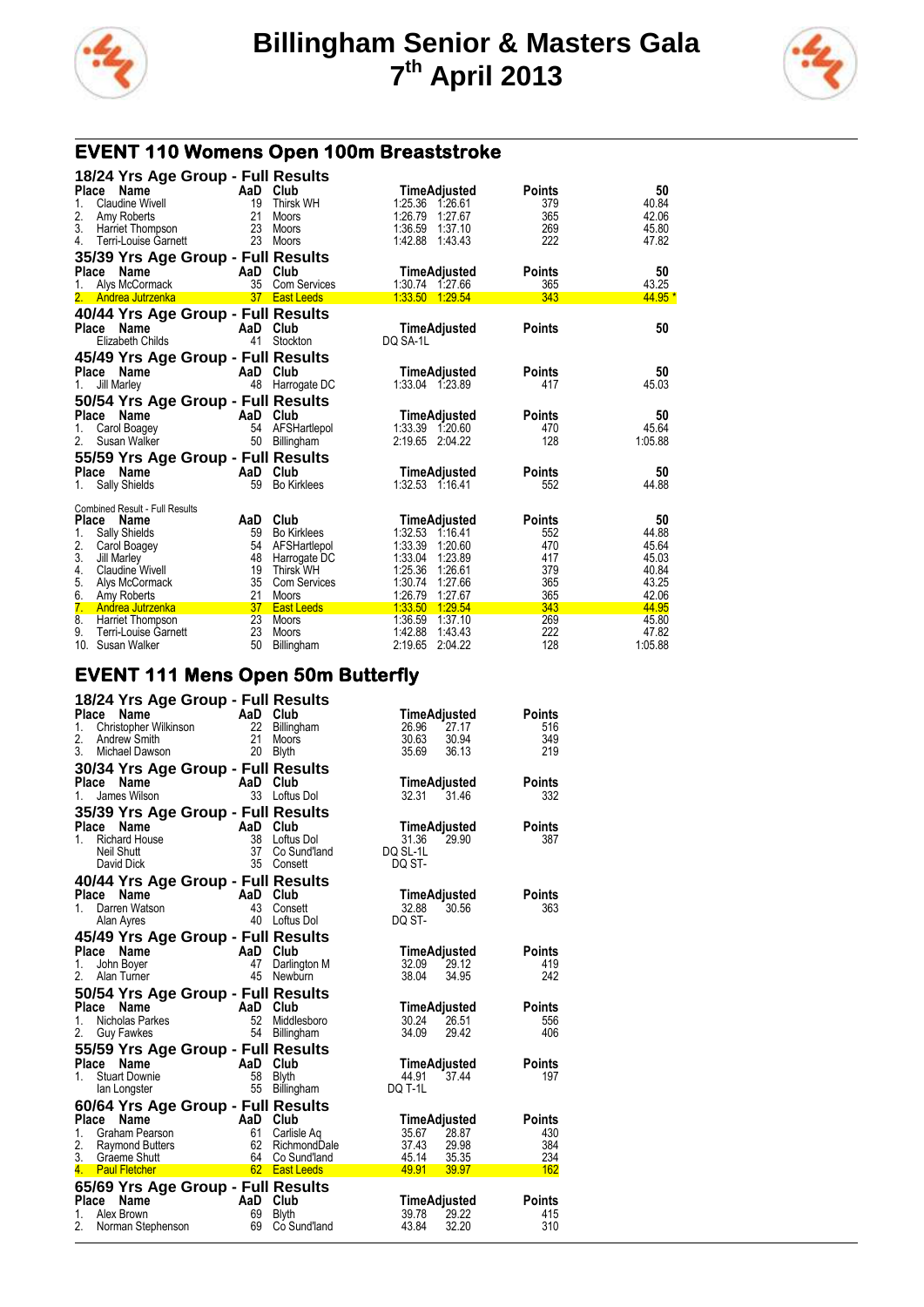



|       | <b>Combined Result - Full Results</b> |     |                   |       |              |        |
|-------|---------------------------------------|-----|-------------------|-------|--------------|--------|
| Place | Name                                  | AaD | Club              |       | TimeAdjusted | Points |
| 1.    | Nicholas Parkes                       | 52  | Middlesboro       | 30.24 | 26.51        | 556    |
| 2.    | Christopher Wilkinson                 | 22  | Billingham        | 26.96 | 27.17        | 516    |
| 3.    | Graham Pearson                        | 61  | Carlisle Ag       | 35.67 | 28.87        | 430    |
| 4.    | John Boyer                            | 47  | Darlington M      | 32.09 | 29.12        | 419    |
| 5.    | Alex Brown                            | 69  | <b>Blyth</b>      | 39.78 | 29.22        | 415    |
| 6.    | <b>Guy Fawkes</b>                     | 54  | <b>Billingham</b> | 34.09 | 29.42        | 406    |
| 7.    | <b>Richard House</b>                  | 38  | Loftus Dol        | 31.36 | 29.90        | 387    |
| 8.    | <b>Raymond Butters</b>                | 62  | RichmondDale      | 37.43 | 29.98        | 384    |
| 9.    | Darren Watson                         | 43  | Consett           | 32.88 | 30.56        | 363    |
| 10.   | <b>Andrew Smith</b>                   | 21  | Moors             | 30.63 | 30.94        | 349    |
| 11.   | James Wilson                          | 33  | Loftus Dol        | 32.31 | 31.46        | 332    |
|       | 12. Norman Stephenson                 | 69  | Co Sund'land      | 43.84 | 32.20        | 310    |
| 13.   | Alan Turner                           | 45  | Newburn           | 38.04 | 34.95        | 242    |
| 14.   | Graeme Shutt                          | 64  | Co Sund'land      | 45.14 | 35.35        | 234    |
| 15.   | Michael Dawson                        | 20  | <b>Blyth</b>      | 35.69 | 36.13        | 219    |
|       | 16. Stuart Downie                     | 58  | <b>Blyth</b>      | 44.91 | 37.44        | 197    |
|       | 17. Paul Fletcher                     | 62  | <b>East Leeds</b> | 49.91 | 39.97        | 162    |

## **EVENT 112 Womens Open 50m Butterfly**

|                  | 18/24 Yrs Age Group - Full Results                                           |                                         |                          |                                                 |
|------------------|------------------------------------------------------------------------------|-----------------------------------------|--------------------------|-------------------------------------------------|
| Place            | <b>Name</b>                                                                  | AaD Club                                |                          | TimeAdjusted<br>Points                          |
| 1.               | Ellie Beauchamp                                                              | 19                                      | Loftus Dol               | 34.16<br>348<br>34.66                           |
| 2.               | Amy Roberts                                                                  | 21                                      | Moors                    | 34.28<br>34.63<br>348                           |
| 3.               | Bryony Scoffin                                                               | 24                                      | Moors                    | 339<br>34.85<br>34.94                           |
| 4.               | <b>Claudine Wivell</b>                                                       | 19                                      | Thirsk WH                | 36.32<br>289<br>36.85                           |
|                  | 25/29 Yrs Age Group - Full Results                                           |                                         |                          |                                                 |
|                  | Place Name                                                                   | AaD Club                                |                          | TimeAdjusted<br><b>Points</b>                   |
| 1.               | Emma Shepherd                                                                | 25                                      | Billingham               | 211<br>40.95<br>40.95                           |
|                  | 35/39 Yrs Age Group - Full Results                                           |                                         |                          |                                                 |
| Place            | Name                                                                         | AaD                                     | Club                     | <b>Points</b><br>TimeAdjusted                   |
| 1.               | <b>Andrea Jutrzenka</b>                                                      | <b>Aau Giuu</b><br><u>37 East Leeds</u> |                          | 36.37 34.83<br>342                              |
| 2.               | Elisabeth Yaneske                                                            |                                         | 36 Darlington            | 38.83<br>37.35<br>278                           |
|                  | 40/44 Yrs Age Group - Full Results                                           |                                         |                          |                                                 |
| Place            | <b>Name</b>                                                                  | AaD                                     | Club                     | TimeAdjusted<br>Points                          |
|                  | 1. Philippa Rickard 1. 12 East Leeds<br>2. Flaine Cooper 1. 144 Darlington 1 |                                         |                          | $32.14$ $30.03$<br>535                          |
| 2.               | <b>Elaine Cooper</b>                                                         | 44                                      | Darlington M             | 37.18<br>34.36<br>357                           |
|                  | 45/49 Yrs Age Group - Full Results                                           |                                         |                          |                                                 |
|                  | Place Name                                                                   | AaD Club                                |                          | TimeAdjusted<br>Points                          |
| 1.               | Joanne Todd                                                                  | 48                                      | Darlington M             | 43.52<br>239<br>39.24                           |
|                  | 50/54 Yrs Age Group - Full Results                                           |                                         |                          |                                                 |
|                  | Place Name                                                                   | AaD                                     | Club                     | TimeAdjusted<br><b>Points</b>                   |
| 1.               | Judith Hattle                                                                | 53                                      | Carlisle Ag              | 32.05<br>27.88<br>668                           |
| 2.               | Carol Boagey                                                                 | 54                                      | AFSHartlepol             | 43.32<br>37.39<br>277                           |
| 3.               | Lynn Shepherd                                                                |                                         | 54 Billingham            | 1:06.50<br>76<br>57.39                          |
|                  | 55/59 Yrs Age Group - Full Results                                           |                                         |                          |                                                 |
|                  | Place Name                                                                   | AaD Club                                |                          | <b>Points</b><br>TimeAdjusted                   |
| 1.               | Mary Purvis                                                                  |                                         | 58 Alnwick Dol           | 37.28<br>31.08<br>482                           |
| 2.               | Joan Edwards                                                                 | 55                                      | Consett                  | 419<br>38.06<br>32.58                           |
| 3.               | Kathryn Horness                                                              | 56                                      | Loftus Dol               | 1:04.34<br>88<br>54.61                          |
|                  | <b>Combined Result - Full Results</b>                                        |                                         |                          |                                                 |
| Place            | Name                                                                         | AaD                                     | Club                     | TimeAdjusted<br><b>Points</b>                   |
| 1.               | Judith Hattle                                                                | 53                                      | Carlisle Aq              | 32.05<br>27.88<br>668                           |
| 2.               | <b>Philippa Rickard</b>                                                      |                                         | 42 East Leeds            | 32.14<br>535<br>30.03                           |
| $\overline{3}$ . | <b>Mary Purvis</b>                                                           | 58                                      | Alnwick Dol              | 37.28<br>482<br>31.08                           |
| 4.<br>5.         | Joan Edwards<br>Elaine Cooper                                                | 55<br>44                                | Consett                  | 38.06<br>419<br>32.58<br>37.18<br>357<br>34.36  |
| 6.               | Amy Roberts                                                                  | 21                                      | Darlington M<br>Moors    | 34.28<br>348<br>34.63                           |
| 7.               | Ellie Beauchamp                                                              | 19                                      | Loftus Dol               | 34.16<br>348<br>34.66                           |
| 8.               | <u>Andrea Jutrzenka</u>                                                      | 37                                      | <b>East Leeds</b>        | 342<br>36.37<br>34.83                           |
| 9.               | <b>Bryony Scoffin</b>                                                        | 24                                      | Moors                    | 34.85<br>339<br>34.94                           |
|                  | 10. Claudine Wivell                                                          | 19                                      | Thirsk WH                | 36.32<br>289<br>36.85                           |
|                  | 11. Elisabeth Yaneske                                                        | 36                                      | Darlington               | 38.83<br>278<br>37.35                           |
|                  | 12. Carol Boagey                                                             | 54                                      | AFSHartlepol             | 43.32<br>277<br>37.39                           |
|                  | 13. Joanne Todd                                                              | 48                                      | Darlington M             | 43.52<br>39.24<br>239                           |
|                  | 14. Emma Shepherd                                                            | 25<br>56                                | Billingham<br>Loftus Dol | 211<br>40.95<br>40.95<br>1:04.34<br>88<br>54.61 |
|                  | 15. Kathryn Horness<br>16. Lynn Shepherd                                     | 54                                      | Billingham               | 76<br>1:06.50<br>57.39                          |
|                  |                                                                              |                                         |                          |                                                 |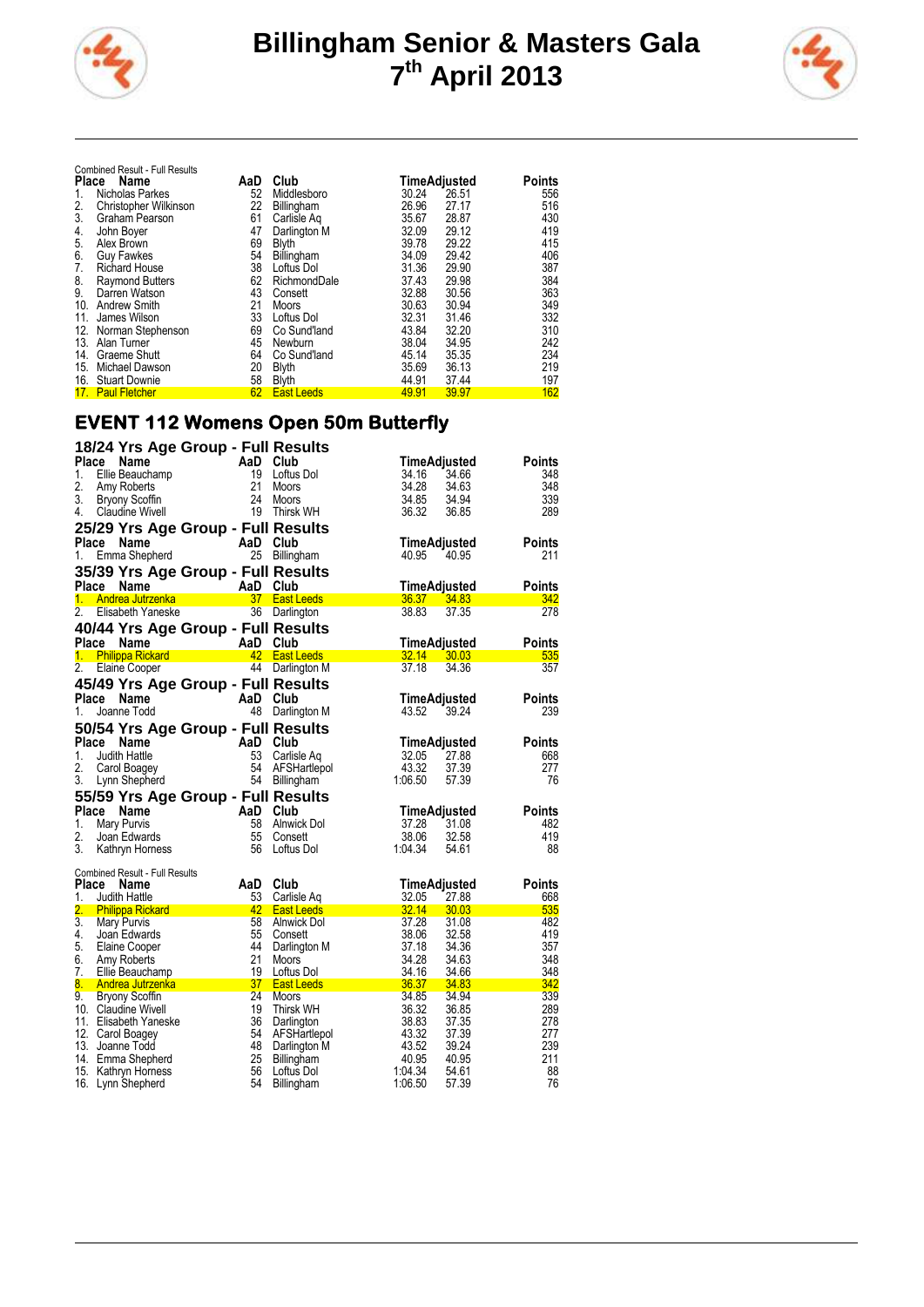



# **EVENT 113 Mens Open 100m Freestyle**

|                    | 18/24 Yrs Age Group - Full Results          |                |                                        |                                           |                      |                |
|--------------------|---------------------------------------------|----------------|----------------------------------------|-------------------------------------------|----------------------|----------------|
| <b>Place</b><br>1. | Name<br>Christopher Wilkinson               | AaD Club<br>22 | Billingham                             | TimeAdjusted<br>53.03<br>53.44            | Points<br>594        | 50<br>25.90    |
| 2.                 | lain Hodgson                                | 24             | Darlington                             | 56.83<br>56.98                            | 490                  | 26.98          |
| 3.                 | <b>Steven Rutter</b>                        | 24             | Co Sund'land                           | 58.14<br>58.30                            | 458                  | 27.77          |
| 4.<br>5.           | Conor Crozier<br><b>Mathew Smith</b>        | 21<br>23       | Co Sund'land                           | 59.87<br>1:00.48<br>1:00.89<br>1.01.21    | 410<br>395           | 28.38<br>28.58 |
| 6.                 | Liam Thompson                               | 18             | Moors<br>Guisborough                   | 1:00.96<br>1:01.97                        | 381                  | 29.05          |
| 7.                 | Joe Sidgwick                                | 20             | Middlesboro                            | 1:06.53<br>1:07.36                        | 296                  | 30.61          |
| 8.                 | Michael Dawson                              | 20             | Blyth                                  | 1:18.74<br>1:19.72                        | 179                  | 36.69          |
|                    | 25/29 Yrs Age Group - Full Results          |                |                                        |                                           |                      |                |
| Place Name<br>1.   | <b>Thomas Spencer</b>                       | AaD Club       | 27 East Leeds                          | TimeAdjusted<br>59.30<br>58.96            | Points<br>442        | 50<br>$28.32*$ |
| 2.                 | Michal Ondrej                               |                | 27 Sedgefield                          | 1:00.71 1:00.36                           | 412                  | 28.74          |
|                    | 30/34 Yrs Age Group - Full Results          |                |                                        |                                           |                      |                |
| <b>Place</b>       | <b>Name</b>                                 | AaD Club       |                                        | TimeAdjusted                              | Points               | 50             |
| 1.<br>2.           | <b>Nick Valentine</b><br>James Wilson       | 32<br>33       | Co Newcastle<br>Loftus Dol             | 59.95<br>58.60<br>1:02.55<br>1:00.91      | 451<br>401           | 29.38<br>29.74 |
| 3.                 | Jonathon MacLaren                           | 33             | Tynemouth                              | 1:04.19 1:02.51                           | 371                  | 30.23          |
| 4.                 | lan Hatcher                                 |                | 32 Loftus Dol                          | 1:22.96<br>1:21.10                        | 170                  | 34.90          |
|                    | 35/39 Yrs Age Group - Full Results          |                |                                        |                                           |                      |                |
| Place              | <b>Name</b>                                 | AaD Club       |                                        | TimeAdjusted                              | Points               | 50             |
| 1.<br>2.           | Robert Dickinson<br>Graeme Wilkinson        | 39<br>35       | Consett<br>Tynemouth                   | 57.26<br>54.33<br>1:00.51<br>58.45        | 565<br>454           | 27.55<br>28.78 |
| 3.                 | Michael Vickers                             |                | 37 Wear Valley                         | 1:02.81<br>1:00.15                        | 417                  | 30.23          |
| 4.                 | lan Taylor                                  | 37             | Darlington M                           | 1:04.85<br>1:02.11                        | 378                  | 31.15          |
| 5.                 | Neil Shutt                                  |                | 37 Co Sund'land                        | 1:07.99<br>1.05.11                        | 328                  | 31.85          |
| Place Name         | 40/44 Yrs Age Group - Full Results          | AaD            | Club                                   | TimeAdjusted                              | Points               | 50             |
| 1.                 | Darren Watson                               | 43             | Consett                                | 1:04.77 1:00.19                           | 416                  | 30.94          |
| 2.                 | Alister Wrigley                             | 43             | Billingham                             | 1:17.40<br>1:11.93                        | 243                  | 37.42          |
| 3.                 | David Hall                                  | 44             | Billingham                             | 1:26.58<br>1:20.01                        | 177                  | 40.49          |
| Place Name         | 45/49 Yrs Age Group - Full Results          |                |                                        |                                           |                      |                |
| 1.                 | <b>Stuart Hoyle</b>                         | AaD Club<br>47 | <b>East Leeds</b>                      | TimeAdjusted<br>1:04.59 58.62             | Points<br>450        | 50<br>31.02    |
| 2.                 | Mark Mayes                                  |                | 47 AFSHartlepol                        | 1:15.85<br>1.08.84                        | 278                  | 36.45          |
| 3.                 | Alan Turner                                 |                | 45 Newburn                             | 1:20.65<br>1:14.10                        | 223                  | 37.56          |
|                    | 50/54 Yrs Age Group - Full Results          |                |                                        |                                           |                      |                |
| Place Name<br>1.   | Julian Harforth                             | AaD<br>51      | Club<br>Middlesboro                    | TimeAdjusted<br>1:00.58<br>53.50          | Points<br>592        | 50<br>28.28    |
| 2.                 | Nicholas Parkes                             | 52             | Middlesboro                            | 1:01.48<br>53.89                          | 579                  | 29.51          |
| 3.                 | Thomas Doughty                              | 50             | Co Sund'land                           | 59.12<br>1:06.47                          | 439                  | 32.01          |
| 4.                 | Guy Fawkes                                  | 54             | Billingham                             | 1:09.89<br>1:00.32                        | 413                  | 34.11          |
|                    |                                             |                |                                        |                                           |                      |                |
| 5.                 | Arthur Aplin                                |                | 50 Co Newcastle                        | 1:13.28<br>1:05.18                        | 327                  | 35.34          |
| Place Name         | 55/59 Yrs Age Group - Full Results          | AaD            | Club                                   | TimeAdjusted                              | Points               | 50             |
| 1.                 | lan Muscroft                                | 55             | Billingham                             | 1:22.80 1:10.88                           | 254                  | 40.49          |
| 2.                 | lan Longster                                | 55             | Billingham                             | 1:24.46<br>1:12.30                        | 240                  | 41.57          |
| 3.                 | <b>Stuart Downie</b>                        | 58             | Blyth                                  | 1:28.27<br>1:13.59                        | 227                  | 43.31          |
| Place Name         | 60/64 Yrs Age Group - Full Results          | AaD            | Club                                   | TimeAdjusted                              | Points               | 50             |
| 1.                 | <b>Raymond Butters</b>                      |                | 62 RichmondDale                        | 1.09.99 56.06                             | 515                  | 34.08          |
| 2.                 | <b>Paul Fletcher</b>                        |                | 62 East Leeds                          | 1.32.62 1.14.18                           | <u> 222</u>          | 43.78          |
|                    | 65/69 Yrs Age Group - Full Results          |                |                                        |                                           |                      |                |
| Place              | Name                                        | AaD Club       |                                        | TimeAdjusted                              | Points<br>419        | 50             |
| 1.<br>2.           | Keith Cunningham<br>Alex Brown              | 65<br>69       | Consett<br><b>Blyth</b>                | 1:17.58 1:00.05<br>1:17.65<br>57.03       | 489                  | 37.27<br>37.50 |
| 3.                 | Carl Butler                                 | 69             | RichmondDale                           | 1:25.62<br>1:02.88                        | 365                  | 41.21          |
|                    | 70 Yrs/Over Age Group - Full Results        |                |                                        |                                           |                      |                |
| Place Name         |                                             | AaD Club       |                                        | TimeAdjusted                              | <b>Points</b>        | 50             |
| 1.                 | Harry Barrow                                | 75             | <b>Bo Kirklees</b>                     | 1:25.27<br>56.76                          | 496                  | 40.93          |
|                    | <b>Combined Result - Full Results</b>       |                |                                        |                                           |                      |                |
| Place<br>1.        | <b>Name</b><br>Christopher Wilkinson        | AaD<br>22      | Club<br><b>Billingham</b>              | TimeAdjusted<br>53.03<br>53.44            | <b>Points</b><br>594 | 50<br>25.90    |
| 2.                 | Julian Harforth                             | 51             | Middlesboro                            | 1:00.58<br>53.50                          | 592                  | 28.28          |
| 3.                 | Nicholas Parkes                             |                | 52 Middlesboro                         | 1.01.48<br>53.89                          | 579                  | 29.51          |
| 4.<br>5.           | Robert Dickinson<br><b>Raymond Butters</b>  | 39             | Consett<br>62 RichmondDale             | 54.33<br>57.26<br>1.09.99<br>56.06        | 565<br>515           | 27.55<br>34.08 |
| 6.                 | Harry Barrow                                |                | 75 Bo Kirklees                         | 1:25.27<br>56.76                          | 496                  | 40.93          |
| 7.                 | lain Hodgson                                | 24             | Darlington                             | 56.98<br>56.83                            | 490                  | 26.98          |
| 8.<br>9.           | Alex Brown<br><b>Steven Rutter</b>          | 69<br>24       | Blyth<br>Co Sund'land                  | 57.03<br>1:17.65<br>58.14<br>58.30        | 489<br>458           | 37.50<br>27.77 |
|                    | 10. Graeme Wilkinson                        | 35             | Tynemouth                              | 58.45<br>1:00.51                          | 454                  | 28.78          |
|                    | 11. Nick Valentine                          |                | 32 Co Newcastle                        | 59.95<br>58.60                            | 451                  | 29.38          |
|                    | 12. Stuart Hoyle<br>13. Thomas Spencer      | 47<br>27       | <b>East Leeds</b><br><b>East Leeds</b> | 1.04.59<br>58.62<br><u>59.30</u><br>58.96 | 450<br>442           | 31.02<br>28.32 |
|                    | 14. Thomas Doughty                          | 50             | Co Sund'land                           | 1:06.47<br>59.12                          | 439                  | 32.01          |
|                    | 15. Keith Cunningham<br>16. Michael Vickers | 65<br>37       | Consett<br>Wear Valley                 | 1:17.58<br>1:00.05<br>1:02.81<br>1:00.15  | 419<br>417           | 37.27<br>30.23 |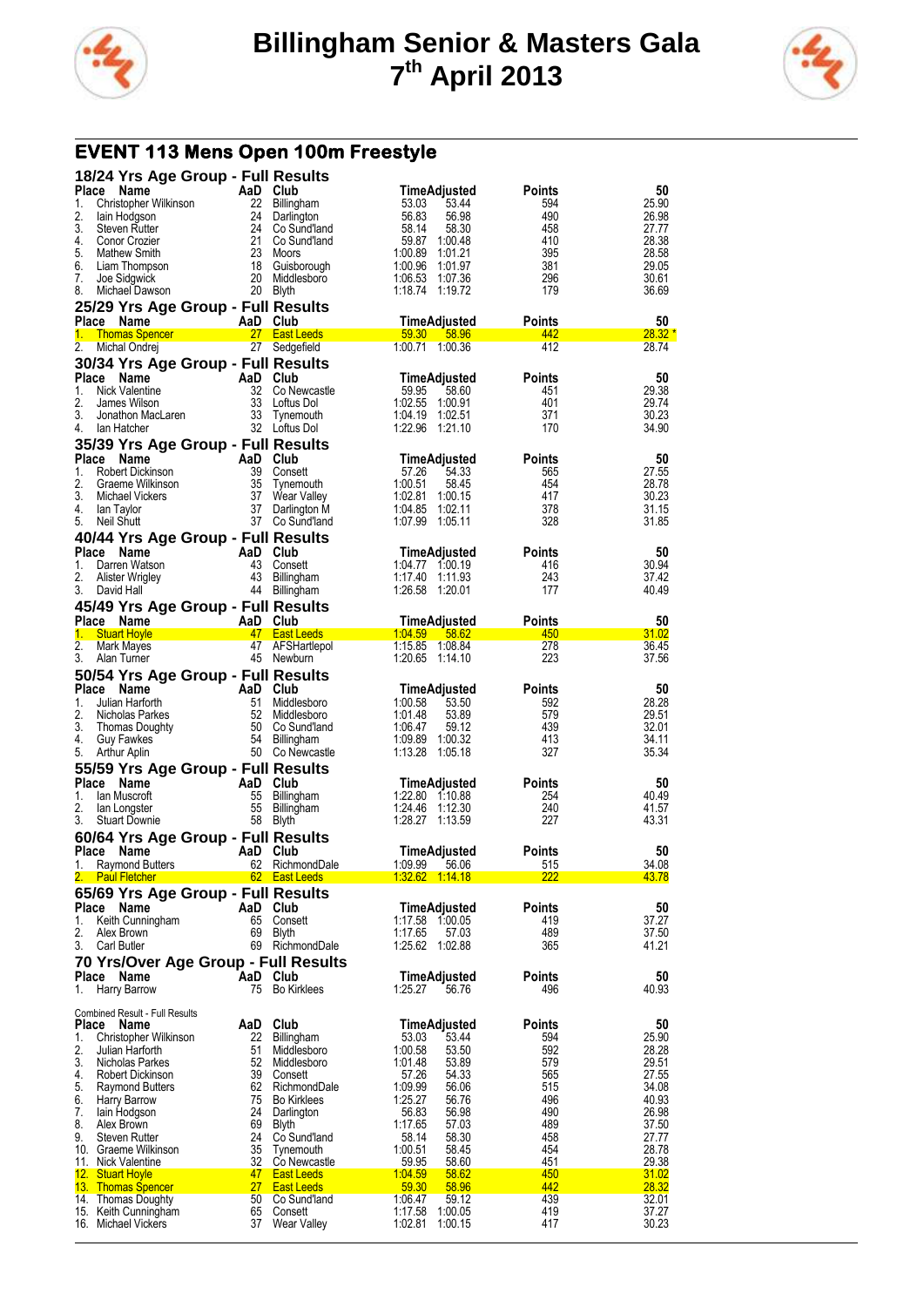



| Darren Watson        | 43                                                                                                                                                                                         | Consett                                            | 1:04.77                                                                                                                                                | 1:00.19                                                                   | 416                | 30.94             |
|----------------------|--------------------------------------------------------------------------------------------------------------------------------------------------------------------------------------------|----------------------------------------------------|--------------------------------------------------------------------------------------------------------------------------------------------------------|---------------------------------------------------------------------------|--------------------|-------------------|
|                      | 54                                                                                                                                                                                         |                                                    | 1:09.89                                                                                                                                                | 1:00.32                                                                   | 413                | 34.11             |
| Michal Ondrej        | 27                                                                                                                                                                                         | Sedgefield                                         | 1:00.71                                                                                                                                                | 1:00.36                                                                   | 412                | 28.74             |
| Conor Crozier        | 21                                                                                                                                                                                         | Co Sund'land                                       | 59.87                                                                                                                                                  | 1:00.48                                                                   | 410                | 28.38             |
| James Wilson         | 33                                                                                                                                                                                         | Loftus Dol                                         | 1:02.55                                                                                                                                                | 1:00.91                                                                   | 401                | 29.74             |
| <b>Mathew Smith</b>  | 23                                                                                                                                                                                         | Moors                                              | 1:00.89                                                                                                                                                | 1:01.21                                                                   | 395                | 28.58             |
|                      |                                                                                                                                                                                            |                                                    |                                                                                                                                                        | 1:01.97                                                                   |                    | 29.05             |
|                      |                                                                                                                                                                                            |                                                    |                                                                                                                                                        |                                                                           |                    | 31.15             |
| Jonathon MacLaren    | 33                                                                                                                                                                                         | Tvnemouth                                          | 1:04.19                                                                                                                                                | 1:02.51                                                                   | 371                | 30.23             |
| <b>Carl Butler</b>   | 69                                                                                                                                                                                         | RichmondDale                                       |                                                                                                                                                        | 1:02.88                                                                   | 365                | 41.21             |
| <b>Neil Shutt</b>    | 37                                                                                                                                                                                         | Co Sund'land                                       | 1:07.99                                                                                                                                                | 1:05.11                                                                   | 328                | 31.85             |
|                      |                                                                                                                                                                                            | Co Newcastle                                       |                                                                                                                                                        | 1:05.18                                                                   | 327                | 35.34             |
|                      |                                                                                                                                                                                            | Middlesboro                                        |                                                                                                                                                        |                                                                           |                    | 30.61             |
|                      | 47                                                                                                                                                                                         |                                                    | 1:15.85                                                                                                                                                | 1:08.84                                                                   | 278                | 36.45             |
| Ian Muscroft         |                                                                                                                                                                                            |                                                    | 1:22.80                                                                                                                                                | 1:10.88                                                                   | 254                | 40.49             |
|                      |                                                                                                                                                                                            |                                                    |                                                                                                                                                        | 1:11.93                                                                   | 243                | 37.42             |
|                      |                                                                                                                                                                                            |                                                    | 1:24.46                                                                                                                                                | 1:12.30                                                                   | 240                | 41.57             |
| Stuart Downie        |                                                                                                                                                                                            |                                                    | 1:28.27                                                                                                                                                | 1:13.59                                                                   | 227                | 43.31             |
|                      | 45                                                                                                                                                                                         | Newburn                                            |                                                                                                                                                        | 1:14.10                                                                   | 223                | 37.56             |
| <b>Paul Fletcher</b> |                                                                                                                                                                                            |                                                    | 1:32.62                                                                                                                                                | 1:14.18                                                                   | 222                | 43.78             |
| Michael Dawson       | 20                                                                                                                                                                                         | <b>Blyth</b>                                       | 1:18.74                                                                                                                                                | 1:19.72                                                                   | 179                | 36.69             |
| David Hall           | 44                                                                                                                                                                                         |                                                    | 1:26.58                                                                                                                                                | 1:20.01                                                                   | 177                | 40.49             |
| lan Hatcher          | 32                                                                                                                                                                                         | Loftus Dol                                         | 1:22.96                                                                                                                                                | 1:21.10                                                                   | 170                | 34.90             |
|                      | <b>Guy Fawkes</b><br>18.<br>23.<br>Liam Thompson<br>lan Taylor<br>Arthur Aplin<br>Joe Sidgwick<br><b>Mark Mayes</b><br><b>Alister Wrigley</b><br>lan Longster<br>34.<br>Alan Turner<br>39. | 18<br>37<br>50<br>20<br>55<br>43<br>55<br>58<br>62 | Billingham<br>Guisborough<br>Darlington M<br>AFSHartlepol<br>Billingham<br>Billingham<br>Billingham<br><b>Blyth</b><br><b>East Leeds</b><br>Billingham | 1:00.96<br>1:04.85<br>1:25.62<br>1:13.28<br>1:06.53<br>1:17.40<br>1:20.65 | 1:02.11<br>1:07.36 | 381<br>378<br>296 |

#### **EVENT 114 Womens Open 100m Freestyle**

|                  | 18/24 Yrs Age Group - Full Results            |          |                                |                                          |               |                |
|------------------|-----------------------------------------------|----------|--------------------------------|------------------------------------------|---------------|----------------|
| Place Name       |                                               | AaD Club |                                | TimeAdjusted                             | Points        | 50             |
| 1.               | Harriet Thompson                              |          | 23 Moors                       | 1:17.04 1:17.45                          | 285           | 37.17          |
| 2.               | Terri-Louise Garnett                          |          | 23 Moors                       | 1:22.40<br>1:22.84                       | 233           | 37.56          |
|                  | 25/29 Yrs Age Group - Full Results            |          |                                |                                          |               |                |
| Place            | Name                                          | AaD Club |                                | <b>TimeAdjusted</b>                      | Points        | 50             |
| 1.<br>2.         | Helen Muscroft                                |          | 29 Billingham                  | 1:08.34 1:07.51<br>1:12.25               | 431<br>361    | 32.94<br>34.81 |
| 3.               | Jessica Vickerstaff<br>Emma Shepherd          | 25       | 28 Darlington M<br>Billingham  | 1:11.61<br>1:16.54<br>1:16.54            | 296           | 36.88          |
| 4.               | Lorraine Riddle                               |          | 29 Billingham                  | 1:17.68<br>1:16.74                       | 293           | 37.92          |
|                  | 30/34 Yrs Age Group - Full Results            |          |                                |                                          |               |                |
| Place Name       |                                               | AaD Club |                                | TimeAdjusted                             | Points        | 50             |
| 1.               | Jennifer Dobson                               |          | 30 Blyth                       | 1:09.96 1:08.88                          | 406           | 32.84          |
| 2.               | Donna Deulin                                  |          | 31 Stockton                    | 1:16.68 1:15.23                          | 311           | 36.69          |
|                  | 35/39 Yrs Age Group - Full Results            |          |                                |                                          |               |                |
| Place Name       |                                               | AaD Club |                                | TimeAdjusted                             | Points        | 50             |
| 1.               | Gillian Hook                                  |          | 38 Sedgefield                  | 1:07.98 1:04.81                          | 487           | 32.21          |
|                  | 40/44 Yrs Age Group - Full Results            |          |                                |                                          |               |                |
| Place Name       |                                               | AaD Club |                                | TimeAdjusted                             | Points        | 50             |
| 1.               | Elizabeth Childs                              |          | 41 Stockton                    | 1:08.77 1:04.60                          | 492           | 32.40          |
|                  | 45/49 Yrs Age Group - Full Results            |          |                                |                                          |               |                |
| Place Name       |                                               | AaD Club |                                | TimeAdjusted                             | Points        | 50             |
| 1.               | <b>Jill Marley</b>                            | 48       | Harrogate DC                   | 1:14.01  1:06.73                         | 446           | 35.40          |
| 2.               | Jane Hayward                                  |          | 45 Billingham                  | 1:24.13<br>1:17.29                       | 287           | 39.96          |
| 3.               | Joanne Todd                                   |          | 48 Darlington M                | 1:25.20<br>1:16.82                       | 292           | 40.13          |
|                  | 50/54 Yrs Age Group - Full Results            |          |                                |                                          |               |                |
| Place Name       |                                               | AaD Club |                                | TimeAdjusted                             | <b>Points</b> | 50             |
| 1.               | Judith Hattle                                 |          | 53 Carlisle Aq                 | 1:05.96<br>57.38                         | 702           | 32.13          |
| 2.               | Carol Boagey                                  | 54       | AFSHartlepol                   | 1:19.91<br>1:08.97                       | 404           | 38.99          |
| 3.               | Gillian Sheehan                               |          | 54 Billingham                  | 1.36.18<br>1:23.01                       | 232           | 46.11          |
| 4.<br>5.         | Lynn Shepherd<br>Susan Walker                 |          | 54 Billingham<br>50 Billingham | 1.48.81<br>1.33.91<br>1:56.19<br>1:43.35 | 160<br>120    | 52.80<br>53.11 |
|                  |                                               |          |                                |                                          |               |                |
|                  | 55/59 Yrs Age Group - Full Results            | AaD Club |                                |                                          | Points        | 50             |
| Place Name<br>1. | Joan Edwards                                  | 55       | Consett                        | TimeAdjusted<br>1:14.35<br>1.03.64       | 514           | 35.73          |
| 2.               | Mary Purvis                                   | 58       | Alnwick Dol                    | 1:15.23<br>1:02.71                       | 538           | 36.08          |
| 3.               | Sally Shields                                 | 59       | <b>Bo Kirklees</b>             | 1:16.68<br>1:03.32                       | 522           | 36.56          |
| 4.               | <b>Christine Muscroft</b>                     | 57       | Billingham                     | 1.42.72<br>1.26.42                       | 205           | 49.95          |
|                  |                                               |          |                                |                                          |               |                |
| Place            | <b>Combined Result - Full Results</b><br>Name | AaD      | Club                           | TimeAdjusted                             | Points        | 50             |
| 1.               | Judith Hattle                                 | 53       | Carlisle Aq                    | 1.05.96<br>57.38                         | 702           | 32.13          |
| 2.               | Mary Purvis                                   | 58       | Alnwick Dol                    | 1:15.23<br>1.02.71                       | 538           | 36.08          |
| 3.               | <b>Sally Shields</b>                          | 59       | <b>Bo Kirklees</b>             | 1:16.68<br>1:03.32                       | 522           | 36.56          |
| 4.               | Joan Edwards                                  | 55       | Consett                        | 1:14.35<br>1.03.64                       | 514           | 35.73          |
| 5.               | Elizabeth Childs                              | 41       | Stockton                       | 1:08.77<br>1:04.60                       | 492           | 32.40          |
| 6.               | Gillian Hook                                  | 38       | Sedgefield                     | 1:07.98<br>1.04.81                       | 487<br>446    | 32.21          |
| 7.<br>8.         | Jill Marley<br>Helen Muscroft                 | 29       | 48 Harrogate DC<br>Billingham  | 1:14.01<br>1:06.73<br>1:08.34<br>1:07.51 | 431           | 35.40<br>32.94 |
| 9.               | Jennifer Dobson                               | 30       | Blyth                          | 1.09.96<br>1:08.88                       | 406           | 32.84          |
|                  | 10. Carol Boagey                              | 54       | AFSHartlepol                   | 1:19.91<br>1:08.97                       | 404           | 38.99          |
| 11.              | Jessica Vickerstaff                           |          | 28 Darlington M                | 1:12.25<br>1.11.61                       | 361           | 34.81          |
|                  | 12. Donna Deulin                              | 31       | Stockton                       | 1:16.68<br>1:15.23                       | 311           | 36.69          |
|                  | 13. Emma Shepherd                             | 25       | Billingham                     | 1:16.54<br>1:16.54                       | 296           | 36.88          |
|                  | 14. Lorraine Riddle                           | 29       | <b>Billingham</b>              | 1.17.68<br>1:16.74                       | 293           | 37.92          |
|                  | 15. Joanne Todd<br>16. Jane Hayward           | 48<br>45 | Darlington M<br>Billingham     | 1:25.20<br>1:16.82<br>1:24.13<br>1:17.29 | 292<br>287    | 40.13<br>39.96 |
|                  | 17. Harriet Thompson                          | 23       | Moors                          | 1:17.04<br>1:17.45                       | 285           | 37.17          |
|                  |                                               |          |                                |                                          |               |                |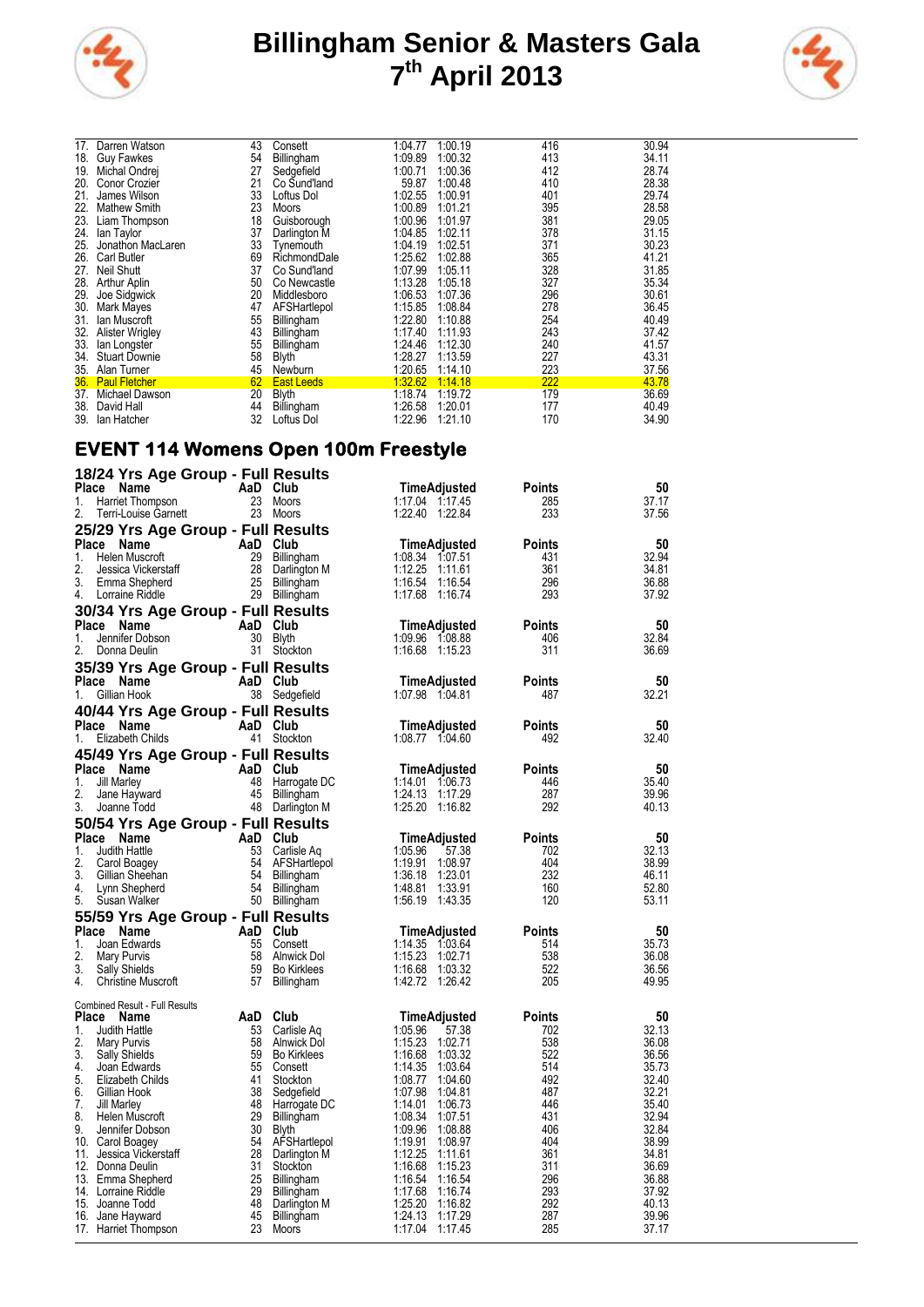



| 18. Terri-Louise Garnett |    | Moors      | 1:22.40 1:22.84 |                 | 233 | 37.56 |
|--------------------------|----|------------|-----------------|-----------------|-----|-------|
| 19. Gillian Sheehan      | 54 | Billingham | 1:36.18 1:23.01 |                 | 232 | 46.11 |
| 20. Christine Muscroft   | 57 | Billingham |                 | 1.42.72 1.26.42 | 205 | 49.95 |
| 21. Lynn Shepherd        | 54 | Billingham | 1:48.81 1:33.91 |                 | 160 | 52.80 |
| 22. Susan Walker         | 50 | Billingham |                 | 1:56.19 1:43.35 | 120 | 53.11 |

# **EVENT 115 Mixed 160 Yrs Medley Relay**

| <b>Full Results</b><br>Place Name | A.G | Club         |                 | TimeAdjusted | <b>Points</b> |
|-----------------------------------|-----|--------------|-----------------|--------------|---------------|
| 1. Darlington Dolphin Mas         |     | Darlington M | 2.32.44 2.36.26 |              |               |
| 2. Richmond Dales Amateur         |     | RichmondDale | 2:38.44 2:42.41 |              |               |
| 3. Loftus Dolphins SC             |     | Loftus Dol   | 2:52.23 2:56.55 |              |               |

# **EVENT 201 Mens Open 100m IM**

|          |                                                                     | 18/24 Yrs Age Group - Full Results                                |                             |                                          |               |
|----------|---------------------------------------------------------------------|-------------------------------------------------------------------|-----------------------------|------------------------------------------|---------------|
| Place    | Name                                                                | AaD Club<br>21 Co.Su                                              |                             | TimeAdjusted                             | Points        |
| 1.       | Conor Crozier                                                       | 21                                                                | Co Sund'land                | 1.06.74 1.07.42                          | 426           |
|          |                                                                     | 25/29 Yrs Age Group - Full Results                                |                             |                                          |               |
|          | Place Name                                                          | AaD Club                                                          |                             | TimeAdjusted                             | Points        |
|          |                                                                     |                                                                   |                             |                                          | $415*$        |
|          |                                                                     | 30/34 Yrs Age Group - Full Results                                |                             |                                          |               |
|          | Place Name<br><b>Ce Name</b><br>Nick Valentine<br>Jonathon MacLaren | AaD Club                                                          |                             | TimeAdjusted                             | Points        |
| 1.       |                                                                     | 32                                                                | Co Newcastle                | 1:06.77 1:05.27                          | 470           |
| 2.       |                                                                     | 33                                                                | Tynemouth                   | 1:12.59 1:10.69                          | 370           |
|          |                                                                     | 35/39 Yrs Age Group - Full Results                                |                             |                                          |               |
|          | Place Name                                                          | AaD Club                                                          |                             | TimeAdjusted                             | Points        |
| 1.<br>2. | Robert Dickinson<br>David Dick                                      | 39<br>35                                                          | Consett                     | 1:07.63 1:04.17<br>1:13.08 1:10.60       | 494<br>371    |
| 3.       | Graeme Wilkinson                                                    | 35                                                                | Consett<br>Tynemouth        | 1:13.60 1:11.10                          | 363           |
|          |                                                                     |                                                                   |                             |                                          |               |
|          | Place Name                                                          | 45/49 Yrs Age Group - Full Results<br>AaD Club                    |                             |                                          | <b>Points</b> |
| 1.       | <b>Stuart Hoyle</b>                                                 |                                                                   | 47 East Leeds               | TimeAdjusted<br>1:12.61  1:05.89         | 457           |
| 2.       | <b>Terry Lee</b>                                                    | 49                                                                | Wear Valley                 | 1:15.32 1:07.46                          | 426           |
| 3.       | John Kalill                                                         | 45                                                                | Darlington M                | 1:16.02 1:09.84                          | 383           |
| 4.       | John Boyer                                                          | 47                                                                | Darlington M                | 1:16.26 1:09.21                          | 394           |
| 5.       | Mark Mayes                                                          | 47                                                                | AFSHartlepol                | 1:27.50 1:19.41                          | 261           |
| 6.       | Alan Turner                                                         |                                                                   | 45 Newburn                  | 1:29.01 1:21.78                          | 239           |
|          |                                                                     | 50/54 Yrs Age Group - Full Results                                |                             |                                          |               |
| Place    | Name                                                                | AaD                                                               | Club                        | TimeAdjusted                             | Points        |
| 1.       | Julian Harforth                                                     | 51                                                                | Middlesboro                 | 1:13.03 1:04.50                          | 487           |
| 2.       | Craig Heggie                                                        | 51<br>54                                                          | Copeland                    | 1:13.36 1:04.79<br>DQ T-3L               | 480           |
|          | Guy Fawkes                                                          |                                                                   | Billingham                  |                                          |               |
|          |                                                                     | 55/59 Yrs Age Group - Full Results                                |                             |                                          |               |
| 1.       | Place Name<br>Kevin Devine                                          | AaD Club<br>56                                                    |                             | TimeAdjusted<br>1:27.38 1:14.16          | Points<br>320 |
| 2.       | lan Muscroft                                                        | 55                                                                | RichmondDale<br>Billingham  | 1:38.39 1:24.22                          | 218           |
| 3.       | lan Longster                                                        | $\overline{a}$<br>55                                              | Billingham                  | 1:42.25 1:27.52                          | 195           |
| 4.       | <b>Stuart Downie</b>                                                | 58                                                                | Blyth                       | 1:48.10 1:30.12                          | 178           |
|          |                                                                     | 60/64 Yrs Age Group - Full Results                                |                             |                                          |               |
| Place    | Name                                                                | AaD<br>$\mathsf{AaD}_{61}$                                        | Club                        | TimeAdjusted                             | Points        |
| 1.       | Graham Pearson                                                      |                                                                   | Carlisle Aq                 | 1:22.93 1:07.13                          | 432           |
| 2.       | Raymond Butters                                                     | 62                                                                | RichmondDale                | 1:23.30 1:06.72                          | 440           |
| 3.       | Graeme Shutt                                                        |                                                                   | 64 Co Sund'land             | 1:38.65 1:17.26                          | 283           |
|          |                                                                     | 65/69 Yrs Age Group - Full Results                                |                             |                                          |               |
|          | Place Name                                                          |                                                                   | Club                        | TimeAdjusted                             | Points        |
| 1.<br>2. |                                                                     |                                                                   | Co Sund'land                | 1:35.28 1:09.98<br>1:35.56 1:10.18       | 381           |
| 3.       | Carl Butler                                                         | And<br>Norman Stephenson 69<br>Alex Brown 69<br>Carl Butler<br>69 | Blyth<br>RichmondDale       | 1:39.42 1:13.02                          | 378<br>335    |
|          |                                                                     |                                                                   |                             |                                          |               |
|          | <b>Combined Result - Full Results</b>                               |                                                                   |                             |                                          |               |
|          | Place Name                                                          | AaD                                                               | Club                        | TimeAdjusted                             | Points        |
| 1.<br>2. | Robert Dickinson<br>Julian Hartorth                                 | 39<br>-51                                                         | Consett<br>Middlesboro      | 1:07.63 1:04.17<br>1:13.03 1:04.50       | 494<br>487    |
|          | 3. Craig Heggie                                                     | 51                                                                | Copeland                    | 1:13.36 1:04.79                          | 480           |
| 4.       | Nick Valentine                                                      | 32                                                                | Co Newcastle                | 1:06.77<br>1:05.27                       | 470           |
|          | 5. Stuart Hoyle                                                     | <u> 1999 - Alban Alban A</u> lban A                               |                             | East Leeds 1:12.61 1:05.89               | 457           |
| 6.       | <b>Raymond Butters</b>                                              | 62                                                                | RichmondDale                | 1:23.30<br>1:06.72                       | 440           |
| 7.       | Graham Pearson                                                      | 61                                                                | Carlisle Aq                 | 1:22.93<br>1:07.13                       | 432           |
| 8.<br>9. | Conor Crozier<br><b>Terry Lee</b>                                   | 21<br>49                                                          | Co Sund'land<br>Wear Valley | 1:06.74<br>1.07.42<br>1:15.32<br>1.07.46 | 426<br>426    |
|          | 10. Thomas Spencer                                                  | 27                                                                | <b>East Leeds</b>           | 1:08.40<br>1:08.00                       | 415           |
|          | 11. John Boyer                                                      | 47                                                                | Darlington M                | 1:16.26<br>1:09.21                       | 394           |
|          | 12. John Kalill                                                     | 45                                                                | Darlington M                | 1:16.02<br>1:09.84                       | 383           |
|          | 13. Norman Stephenson                                               | 69                                                                | Co Sund'land                | 1:35.28<br>1:09.98                       | 381           |
|          | 14. Alex Brown                                                      | 69                                                                | Blyth                       | 1:35.56<br>1:10.18                       | 378           |
|          | 15. David Dick<br>16. Jonathon MacLaren                             | 35<br>33                                                          | Consett<br>Tynemouth        | 1:13.08<br>1:10.60<br>1:12.59<br>1:10.69 | 371<br>370    |
|          | 17. Graeme Wilkinson                                                | 35                                                                | Tynemouth                   | 1:13.60<br>1:11.10                       | 363           |
|          | 18. Carl Butler                                                     | 69                                                                | RichmondDale                | 1:39.42<br>1:13.02                       | 335           |
|          | 19. Kevin Devine                                                    | 56                                                                | RichmondDale                | 1:27.38<br>1:14.16                       | 320           |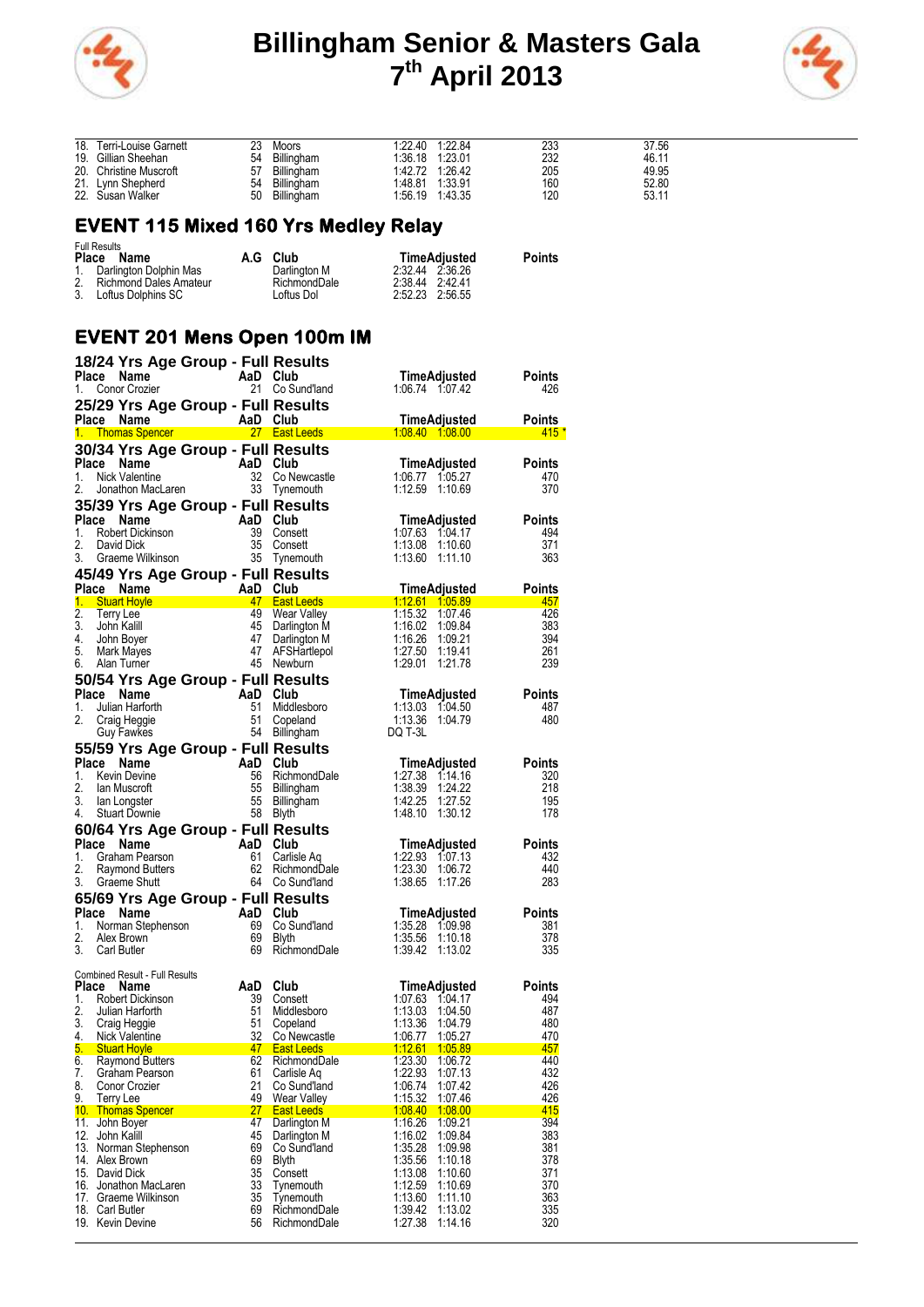



|    | 20. Graeme Shutt                                                                                                                                                                                  | 64              | Co Sund'land                                                                                                                                                                | 1:38.65 1:17.26                                                            | 283           |
|----|---------------------------------------------------------------------------------------------------------------------------------------------------------------------------------------------------|-----------------|-----------------------------------------------------------------------------------------------------------------------------------------------------------------------------|----------------------------------------------------------------------------|---------------|
|    | 21. Mark Mayes                                                                                                                                                                                    |                 | 04 Columbus<br>47 AFSHartlepol                                                                                                                                              |                                                                            | 261           |
|    | 22. Alan Turner                                                                                                                                                                                   | 45              | Newburn                                                                                                                                                                     | 1:29.01 1:21.78                                                            | 239           |
|    | 23. Ian Muscrott                                                                                                                                                                                  | 55              | Billingham                                                                                                                                                                  | $1.29.01 \t 1.21.781.38.39 \t 1.24.221.42.25 \t 1.27.521.48.10 \t 1.30.12$ | 218           |
|    | 24. Ian Longster                                                                                                                                                                                  | 55              | Billingham                                                                                                                                                                  |                                                                            | 195           |
|    | 25. Stuart Downie                                                                                                                                                                                 | 58              | <b>Blyth</b>                                                                                                                                                                | 1:48.10 1:30.12                                                            | 178           |
|    |                                                                                                                                                                                                   |                 |                                                                                                                                                                             |                                                                            |               |
|    | <b>EVENT 202 Womens Open 100m IM</b>                                                                                                                                                              |                 |                                                                                                                                                                             |                                                                            |               |
|    |                                                                                                                                                                                                   |                 |                                                                                                                                                                             |                                                                            |               |
|    | 18/24 Yrs Age Group - Full Results                                                                                                                                                                |                 |                                                                                                                                                                             |                                                                            |               |
|    | Place Name                                                                                                                                                                                        | AaD Club        |                                                                                                                                                                             | TimeAdjusted                                                               | Points        |
| 1. | <b>Claudine Wivell</b>                                                                                                                                                                            |                 | 19 Thirsk WH                                                                                                                                                                | 1:17.22 1:18.35                                                            | 400           |
|    | 25/29 Yrs Age Group - Full Results                                                                                                                                                                |                 |                                                                                                                                                                             |                                                                            |               |
|    | Place Name                                                                                                                                                                                        |                 |                                                                                                                                                                             | TimeAdjusted                                                               | <b>Points</b> |
|    | 1. Helen Muscroft                                                                                                                                                                                 |                 |                                                                                                                                                                             | 1.20.66 1.19.68                                                            | 380           |
| 2. |                                                                                                                                                                                                   |                 |                                                                                                                                                                             | 1:24.58 1:23.83                                                            | 326           |
| 3. |                                                                                                                                                                                                   |                 |                                                                                                                                                                             |                                                                            | 278           |
|    | Ce Name<br>Helen Muscroft<br>Jessica Vickerstaff<br>Emma Shepherd<br>Lorraine Riddle<br>29 Billingham<br>Lorraine Riddle<br>29 Billingham<br>25 Billingham<br>29 Billingham<br>4. Lorraine Riddle |                 |                                                                                                                                                                             | 1:30.29 1:29.20                                                            | 271           |
|    | 30/34 Yrs Age Group - Full Results                                                                                                                                                                |                 |                                                                                                                                                                             |                                                                            |               |
|    | Place Name                                                                                                                                                                                        | AaD Club        |                                                                                                                                                                             | <b>TimeAdjusted</b>                                                        | <b>Points</b> |
| 1. | <b>Ce Name</b><br>Jennifer Dobson<br>Donne Doulin                                                                                                                                                 |                 | 30 Blyth                                                                                                                                                                    | 1:22.69 1:21.41                                                            | 356           |
| 2. | Donna Deulin                                                                                                                                                                                      |                 | 31 Stockton                                                                                                                                                                 | 1:27.92 1:26.26                                                            | 299           |
|    | 35/39 Yrs Age Group - Full Results                                                                                                                                                                |                 |                                                                                                                                                                             |                                                                            |               |
|    | Place Name<br>Ce Name<br>Gillian Hook 38 Sedge<br>AaD Club<br>Allys McCormack 35 Com                                                                                                              |                 |                                                                                                                                                                             | <b>TimeAdjusted</b>                                                        | <b>Points</b> |
| 1. |                                                                                                                                                                                                   |                 | 38 Sedgefield                                                                                                                                                               |                                                                            | 451           |
| 2. |                                                                                                                                                                                                   |                 | 35 Com Services                                                                                                                                                             | 1:20.29 1:17.56                                                            | 412           |
|    | 40/44 Yrs Age Group - Full Results                                                                                                                                                                |                 |                                                                                                                                                                             |                                                                            |               |
|    |                                                                                                                                                                                                   |                 |                                                                                                                                                                             | TimeAdjusted                                                               | Points        |
|    | <b>Place Name Man AaD Club</b><br>1. Philippa Rickard <b>Man A42 East Leeds</b>                                                                                                                   |                 |                                                                                                                                                                             |                                                                            | 521           |
| 2. |                                                                                                                                                                                                   |                 | 44 Darlington M                                                                                                                                                             | 1:24.06 1:17.68                                                            | 410           |
|    | Elaine Cooper<br>Liz Morrell<br>Karen Cook<br>3. Liz Morrell                                                                                                                                      | 40              | RichmondDale                                                                                                                                                                | 1:27.58 1:22.69                                                            | 340           |
| 4. | Karen Cook                                                                                                                                                                                        | 43              | Billingham                                                                                                                                                                  | 1:50.07 1:42.29                                                            | 179           |
|    |                                                                                                                                                                                                   |                 |                                                                                                                                                                             |                                                                            |               |
|    | <b>45/49 Yrs Age Group - Full Results<br/>Place Name AaD Club<br/>1 Jill Marley 48 Harronate DC</b>                                                                                               |                 |                                                                                                                                                                             |                                                                            | <b>Points</b> |
|    |                                                                                                                                                                                                   |                 |                                                                                                                                                                             | TimeAdjusted<br>1:23.22 1:15.04                                            |               |
| 1. | Jill Marley                                                                                                                                                                                       |                 | 48 Harrogate DC                                                                                                                                                             |                                                                            | 455           |
|    | 50/54 Yrs Age Group - Full Results                                                                                                                                                                |                 | $\begin{array}{r} \begin{array}{r} \text{-} \text{---} \text{---} \text{---} \end{array} \end{array}$ <b>AaD</b> Club<br><b>AaD</b> Club<br>53 Carlisle Aq<br>54 AFSHartler |                                                                            |               |
|    | Place Name                                                                                                                                                                                        |                 |                                                                                                                                                                             | TimeAdjusted                                                               | <b>Points</b> |
| 1. | Judith Hattle                                                                                                                                                                                     |                 |                                                                                                                                                                             |                                                                            | 710           |
| 2. | Carol Boagey                                                                                                                                                                                      |                 | 54 AFSHartlepol<br>54 Billingham                                                                                                                                            | 1:32.35 1:19.70                                                            | 380           |
|    | 3. Lynn Shepherd                                                                                                                                                                                  |                 | 54 Billingham                                                                                                                                                               | 2:19.55 2:00.44                                                            | 110           |
|    |                                                                                                                                                                                                   |                 |                                                                                                                                                                             |                                                                            |               |
|    |                                                                                                                                                                                                   |                 |                                                                                                                                                                             | TimeAdjusted                                                               | Points        |
|    | <b>Sally Shields</b>                                                                                                                                                                              |                 | Bo Kirklees                                                                                                                                                                 | 1:28.07 1:12.73                                                            | 500           |
|    | Combined Result - Full Results                                                                                                                                                                    |                 |                                                                                                                                                                             |                                                                            |               |
|    | Place Name                                                                                                                                                                                        |                 | AaD Club                                                                                                                                                                    | TimeAdjusted                                                               | <b>Points</b> |
| 1. | Judith Hattle                                                                                                                                                                                     | 53              | Carlisle Ag                                                                                                                                                                 | 1:14.39 1.04.71                                                            | 710           |
| 2. |                                                                                                                                                                                                   | 42 <sup>2</sup> | <b>East Leeds</b>                                                                                                                                                           | 1.16.77 1.11.74                                                            | 521           |
|    | <b>Philippa Rickard<br/>Philippa Rickard<br/>Sally Shields<br/>Jill Marley<br/>Gillian Hook</b><br>3. Sally Shields                                                                               | 59              | <b>Bo Kirklees</b>                                                                                                                                                          | 1:28.07 1:12.73                                                            | 500           |
| 4. | Jill Marley                                                                                                                                                                                       | 48              | Harrogate DC                                                                                                                                                                | 1:23.22 1:15.04                                                            | 455           |
| 5. | Gillian Hook                                                                                                                                                                                      | 38              | Sedgefield                                                                                                                                                                  | 1:18.97 1:15.28                                                            | 451           |
|    | 6. Alys McCormack                                                                                                                                                                                 | 35              | Com Services                                                                                                                                                                | 1:20.29<br>1:17.56                                                         | 412           |
| 7. | Elaine Cooper                                                                                                                                                                                     | 44              | Darlington M                                                                                                                                                                | 1:24.06<br>1:17.68                                                         | 410           |
| 8. | <b>Claudine Wivell</b>                                                                                                                                                                            | 19              | Thirsk WH                                                                                                                                                                   | 1:17.22<br>1:18.35                                                         | 400           |
| 9. | Helen Muscroft                                                                                                                                                                                    | 29              | Billingham                                                                                                                                                                  | 1:20.66<br>1:19.68                                                         | 380           |
|    | 10. Carol Boagey                                                                                                                                                                                  | 54              | AFSHartlepol                                                                                                                                                                | 1:32.35<br>1:19.70                                                         | 380           |
|    | 11. Jennifer Dobson                                                                                                                                                                               | 30              | <b>Blyth</b>                                                                                                                                                                | 1:22.69<br>1:21.41                                                         | 356           |
|    | 12. Liz Morrell                                                                                                                                                                                   | 40              | RichmondDale                                                                                                                                                                | 1:27.58<br>1:22.69                                                         | 340           |
|    | 13. Jessica Vickerstaff                                                                                                                                                                           | 28<br>31        | Darlington M                                                                                                                                                                | 1:24.58<br>1:23.83                                                         | 326<br>299    |
|    | 14. Donna Deulin<br>15. Emma Shepherd                                                                                                                                                             | 25              | Stockton<br>Billingham                                                                                                                                                      | 1:27.92<br>1:26.26<br>1:28.44<br>1:28.44                                   | 278           |
|    | 16. Lorraine Riddle                                                                                                                                                                               | 29              | <b>Billingham</b>                                                                                                                                                           | 1:30.29<br>1:29.20                                                         | 271           |
|    | 17. Karen Cook                                                                                                                                                                                    | 43              | Billingham                                                                                                                                                                  | 1:50.07<br>1:42.29                                                         | 179           |
|    | 18. Lynn Shepherd                                                                                                                                                                                 | 54              | Billingham                                                                                                                                                                  | 2:19.55<br>2:00.44                                                         | 110           |
|    |                                                                                                                                                                                                   |                 |                                                                                                                                                                             |                                                                            |               |

#### **EVENT 203 Mens Open 50m Freestyle 18/24 Yrs Age Group - Full Results**

| 1974 TIS Age Group - Tull Results |                                                                          |                     |
|-----------------------------------|--------------------------------------------------------------------------|---------------------|
| AaD<br>Club                       | TimeAdjusted                                                             | <b>Points</b>       |
| 24<br>Co Sund'land                | 25.41<br>25.48                                                           | 505                 |
| Darlington<br>24                  | 25.65<br>25.72                                                           | 491                 |
| Co Sund'land<br>21                | 27.02<br>27.30                                                           | 411                 |
| 18<br>Guisborough                 | 28.03<br>27.57                                                           | 379                 |
| 23<br>Moors                       | 27.59<br>27.74                                                           | 391                 |
| 21<br>Moors                       | 28.40<br>28.11                                                           | 365                 |
| Middlesboro<br>20                 | 29.63<br>29.27                                                           | 321                 |
|                                   |                                                                          |                     |
| Club<br>AaD                       |                                                                          | <b>Points</b>       |
| <b>East Leeds</b><br>27           | 27.20<br>27.04                                                           | 423                 |
| 27<br>Sedgefield                  | 27.44<br>27.28                                                           | 412                 |
|                                   |                                                                          |                     |
| AaD<br>Club                       | TimeAdjusted                                                             | <b>Points</b>       |
|                                   | 25/29 Yrs Age Group - Full Results<br>30/34 Yrs Age Group - Full Results | <b>TimeAdjusted</b> |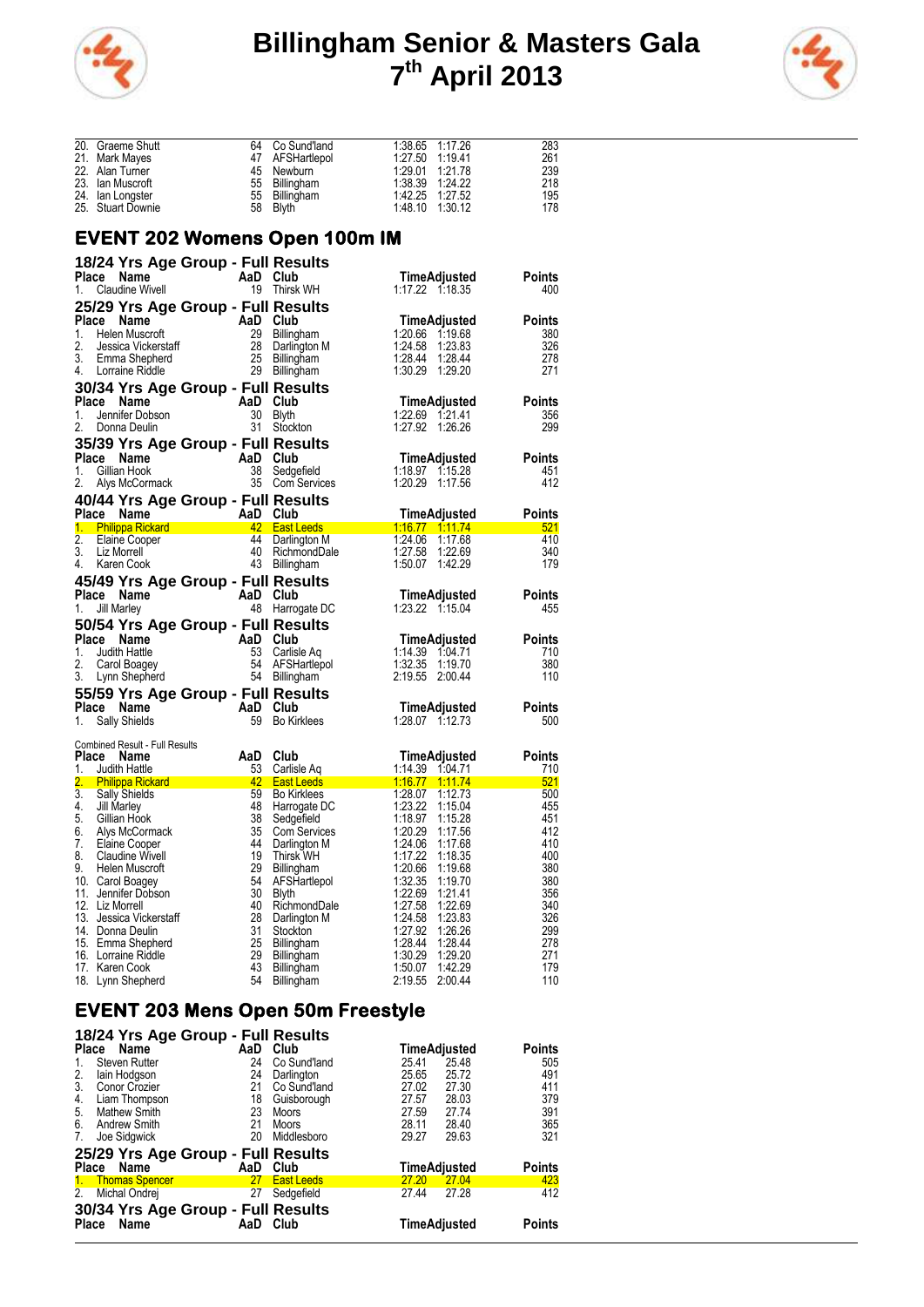



| $\overline{1}$ . | James Wilson                                                                                                                                                        | 33       | Loftus Dol                      | 28.46          | 27.71                   | 393           |
|------------------|---------------------------------------------------------------------------------------------------------------------------------------------------------------------|----------|---------------------------------|----------------|-------------------------|---------------|
| 2.               | lan Hatcher                                                                                                                                                         |          | 32 Loftus Dol                   | 35.94          | 35.13                   | 192           |
|                  |                                                                                                                                                                     |          |                                 |                |                         |               |
|                  | 35/39 Yrs Age Group - Full Results                                                                                                                                  |          |                                 |                |                         |               |
| Place            | Name                                                                                                                                                                |          |                                 |                | TimeAdjusted            | <b>Points</b> |
| 1.               | Robert Dickinson                                                                                                                                                    |          | 39 Consett                      | 27.09          | 25.70                   | 492           |
| 2.               | Graeme Wilkinson                                                                                                                                                    |          | 35 Tynemouth                    | 27.29          | 26.36                   | 456           |
| 3.               | Dominic Johnston                                                                                                                                                    |          | 36 Consett                      |                | 27.14                   | 418           |
|                  | And Cub<br>And Cub<br>39 Conse<br>35 Tynem<br>36 Conse<br>37 Co-Sub<br>37 Co-Sub<br>37 Co-Sub<br>37 Co-Sub<br>37 Co-Sub<br>37 Co-Sub<br>37 Co<br>4. Michael Vickers |          |                                 | 28.21<br>28.37 | 27.17                   | 417           |
|                  |                                                                                                                                                                     |          | Wear Valley                     | 29.37          |                         |               |
|                  | 5. Neil Shutt                                                                                                                                                       |          | 37 Co Sund'land                 |                | 28.13                   | 375           |
| 6.               | lan Taylor                                                                                                                                                          | 37       | Darlington M                    | 29.43          | 28.18                   | 373           |
| 7.               | Christopher Williams                                                                                                                                                | 38       | Billingham                      | 35.40          | 33.75                   | 217           |
|                  | 40/44 Yrs Age Group - Full Results                                                                                                                                  |          |                                 |                |                         |               |
|                  |                                                                                                                                                                     |          |                                 |                |                         |               |
|                  | Place Name                                                                                                                                                          | AaD Club |                                 |                | TimeAdjusted            | <b>Points</b> |
| 1.               | lan Clarke                                                                                                                                                          |          | 43 Consett                      | 27.03          | 25.12                   | 527           |
| 2.               | Darren Watson                                                                                                                                                       | 43       | Consett                         | 29.02          | 26.97                   | 426           |
| 3.               | lan Clarke                                                                                                                                                          | 41       | Consett                         | 31.36          | 29.46                   | 327           |
| 4.               | lan Ulande<br>Alister Wrigley                                                                                                                                       | 43       | Billingham                      | 34.73          | 32.28                   | 248           |
|                  | David Hall                                                                                                                                                          | 44       | Billingham                      | DQ ST-         |                         |               |
|                  |                                                                                                                                                                     |          |                                 |                |                         |               |
|                  | 45/49 Yrs Age Group - Full Results                                                                                                                                  |          |                                 |                |                         |               |
|                  | Place Name                                                                                                                                                          | AaD Club |                                 |                | TimeAdjusted            | <b>Points</b> |
| 1.               | Mark Mayes                                                                                                                                                          |          |                                 | 34.46          | 31.27                   | 273           |
|                  |                                                                                                                                                                     |          | 47 AFSHartlepol                 |                |                         |               |
|                  | 50/54 Yrs Age Group - Full Results                                                                                                                                  |          |                                 |                |                         |               |
|                  | Place Name<br><b>Commission Club</b><br>Julian Harforth <b>1988</b><br>Nicholas Parkes <b>1988</b><br>Guy Eawkes 54 Billing                                         |          |                                 |                | TimeAdjusted            | <b>Points</b> |
| 1.               |                                                                                                                                                                     |          | Middlesboro                     | 27.42          | 24.22                   | 588           |
| 2.               |                                                                                                                                                                     |          |                                 |                | 24.83                   | 546           |
|                  |                                                                                                                                                                     |          | Middlesboro                     | 28.32          |                         |               |
| 3.               | Guy Fawkes                                                                                                                                                          |          | 54 Billingham                   | 31.64          | 27.31                   | 410           |
|                  | 55/59 Yrs Age Group - Full Results                                                                                                                                  |          |                                 |                |                         |               |
|                  |                                                                                                                                                                     |          |                                 |                |                         |               |
|                  | Place Name                                                                                                                                                          |          |                                 |                | TimeAdjusted            | <b>Points</b> |
| 1.               | AaD Club<br>58 Blyth<br>55 Billinol<br><b>Stuart Downie</b>                                                                                                         |          |                                 | 38.80          | 32.35                   | 247           |
| 2.               | lan Longster                                                                                                                                                        |          | 55 Billingham                   | 39.05          | 33.43                   | 223           |
|                  |                                                                                                                                                                     |          |                                 |                |                         |               |
|                  | 60/64 Yrs Age Group - Full Results                                                                                                                                  |          |                                 |                |                         |               |
|                  | Place Name                                                                                                                                                          |          |                                 |                | TimeAdjusted            | <b>Points</b> |
|                  | AaD Club<br>62 East Leeds<br>64 Co.Sundler<br><u>1. Paul Fletcher</u>                                                                                               |          |                                 |                | 39.85 31.92             | <u>257</u>    |
| 2.               | Graeme Shutt                                                                                                                                                        |          | 64 Co Sund'land                 | 40.45          | 31.68                   | 263           |
|                  |                                                                                                                                                                     |          |                                 |                |                         |               |
|                  | 65/69 Yrs Age Group - Full Results                                                                                                                                  |          |                                 |                |                         |               |
|                  | Place Name                                                                                                                                                          |          |                                 |                | TimeAdjusted            | <b>Points</b> |
| 1.               |                                                                                                                                                                     |          |                                 | 33.80          | 26.16                   | 467           |
|                  |                                                                                                                                                                     |          |                                 | 35.52          |                         | 471           |
|                  |                                                                                                                                                                     |          |                                 |                |                         |               |
| 2.               |                                                                                                                                                                     |          |                                 |                |                         |               |
| 3.               |                                                                                                                                                                     |          | 65 Co Sund'land                 | 40.72          |                         | 267           |
| 4.               |                                                                                                                                                                     |          | 65 Loftus Dol                   | 41.51          |                         | 252           |
|                  | Version of the Manufacture<br>Keith Cunningham<br>Alex Brown 65 Consett<br>Barry Robinson 65 Co Sund<br>John Wilkinson 65 Loftus Dr<br><b>Yre /Oversion 1997</b>    |          |                                 |                | zb.09<br>31.52<br>32.13 |               |
|                  |                                                                                                                                                                     |          |                                 |                |                         |               |
|                  | Place Name                                                                                                                                                          |          |                                 |                | TimeAdjusted            | Points        |
|                  | <b>70 Yrs/Over Age Group - Full Results<br/>Place Name AaD Club<br/>1. Harry Barrow 75 Bo Kirklees</b>                                                              |          |                                 | 36.73 24.45    |                         | 572           |
|                  |                                                                                                                                                                     |          |                                 |                |                         |               |
|                  | <b>Combined Result - Full Results</b>                                                                                                                               |          |                                 |                |                         |               |
|                  | Place Name                                                                                                                                                          | AaD Club |                                 |                | TimeAdjusted            | <b>Points</b> |
| 1.               |                                                                                                                                                                     | 51       | Middlesboro                     | 27.42          | 24.22                   | 588           |
|                  | Julian Harforth                                                                                                                                                     |          | 75 Bo Kirklees                  |                | 24.45                   | 572           |
|                  | 2. Harry Barrow                                                                                                                                                     |          |                                 | 36.73          |                         |               |
| 3.               | Nicholas Parkes                                                                                                                                                     | 52       | Middlesboro                     | 28.32          | 24.83                   | 546           |
| 4.               | lan Clarke                                                                                                                                                          | 43       | Consett                         | 27.03          | 25.12                   | 527           |
| 5.               | Steven Rutter                                                                                                                                                       | 24       | Co Sund'land                    | 25.41          | 25.48                   | 505           |
| ь.               | <b>RODER DICKINSON</b>                                                                                                                                              | 39       | Consett                         | 27.09          | 25./V                   | 492           |
| 7.               | lain Hodgson                                                                                                                                                        | 24       | Darlington                      | 25.65          | 25.72                   | 491           |
| 8.               | Alex Brown                                                                                                                                                          | 69       | <b>Blyth</b>                    | 35.52          | 26.09                   | 471           |
| 9.               | Keith Cunningham                                                                                                                                                    | 65       | Consett                         | 33.80          | 26.16                   | 467           |
|                  | 10. Graeme Wilkinson                                                                                                                                                | 35       | Tynemouth                       | 27.29          | 26.36                   | 456           |
|                  | 11. Darren Watson                                                                                                                                                   | 43       |                                 |                |                         |               |
|                  |                                                                                                                                                                     |          | Consett                         | 29.02          | 26.97                   | 426           |
|                  | 12. Thomas Spencer                                                                                                                                                  | 27       | <b>East Leeds</b>               | 27.20          | <u>27.04</u>            | 423           |
|                  | 13. Dominic Johnston                                                                                                                                                | 36       | Consett                         | 28.21          | 27.14                   | 418           |
|                  | 14. Michael Vickers                                                                                                                                                 | 37       | Wear Valley                     | 28.37          | 27.17                   | 417           |
|                  | 15. Michal Ondrej                                                                                                                                                   | 27       | Sedgefield                      | 27.44          | 27.28                   | 412           |
|                  | 16. Conor Crozier                                                                                                                                                   | 21       | Co Sund'land                    | 27.02          | 27.30                   | 411           |
|                  | 17. Guy Fawkes                                                                                                                                                      | 54       | <b>Billingham</b>               | 31.64          | 27.31                   | 410           |
|                  | 18. James Wilson                                                                                                                                                    | 33       | Loftus Dol                      | 28.46          | 27.71                   | 393           |
|                  |                                                                                                                                                                     |          |                                 |                |                         |               |
|                  | 19. Mathew Smith                                                                                                                                                    | 23       | Moors                           | 27.59          | 27.74                   | 391           |
|                  | 20. Liam Thompson                                                                                                                                                   | 18       | Guisborough                     | 27.57          | 28.03                   | 379           |
|                  | 21. Neil Shutt                                                                                                                                                      | 37       | Co Sund'land                    | 29.37          | 28.13                   | 375           |
|                  | 22. Ian Taylor                                                                                                                                                      | 37       | Darlington M                    | 29.43          | 28.18                   | 373           |
|                  | 23. Andrew Smith                                                                                                                                                    | 21       | Moors                           | 28.11          | 28.40                   | 365           |
|                  | 24. Ian Clarke                                                                                                                                                      | 41       | Consett                         | 31.36          | 29.46                   | 327           |
|                  | 25. Joe Sidgwick                                                                                                                                                    | 20       | Middlesboro                     | 29.27          | 29.63                   | 321           |
|                  |                                                                                                                                                                     | 47       |                                 |                |                         |               |
|                  | 26. Mark Mayes                                                                                                                                                      |          | AFSHartlepol                    | 34.46          | 31.27                   | 273           |
| 27.              | Barry Robinson                                                                                                                                                      | 65       | Co Sund'land                    | 40.72          | 31.52                   | 267           |
|                  | 28. Graeme Shutt                                                                                                                                                    | 64       | Co Sund'land                    | 40.45          | 31.68                   | 263           |
|                  | 29. Paul Fletcher                                                                                                                                                   | 62       | <b>East Leeds</b>               | <u>39.85</u>   | <u>31.92</u>            | <u> 257</u>   |
|                  | 30. John Wilkinson                                                                                                                                                  | 65       | Loftus Dol                      | 41.51          | 32.13                   | 252           |
|                  | 31. Alister Wrigley                                                                                                                                                 | 43       | <b>Billingham</b>               | 34.73          | 32.28                   | 248           |
|                  | 32. Stuart Downie                                                                                                                                                   | 58       | <b>Blyth</b>                    | 38.80          | 32.35                   | 247           |
|                  |                                                                                                                                                                     |          |                                 |                |                         |               |
|                  | 33. Ian Longster                                                                                                                                                    | 55       | Billingham                      | 39.05          | 33.43                   | 223           |
|                  | 34. Christopher Williams<br>35. Ian Hatcher                                                                                                                         | 38<br>32 | <b>Billingham</b><br>Loftus Dol | 35.40<br>35.94 | 33.75<br>35.13          | 217<br>192    |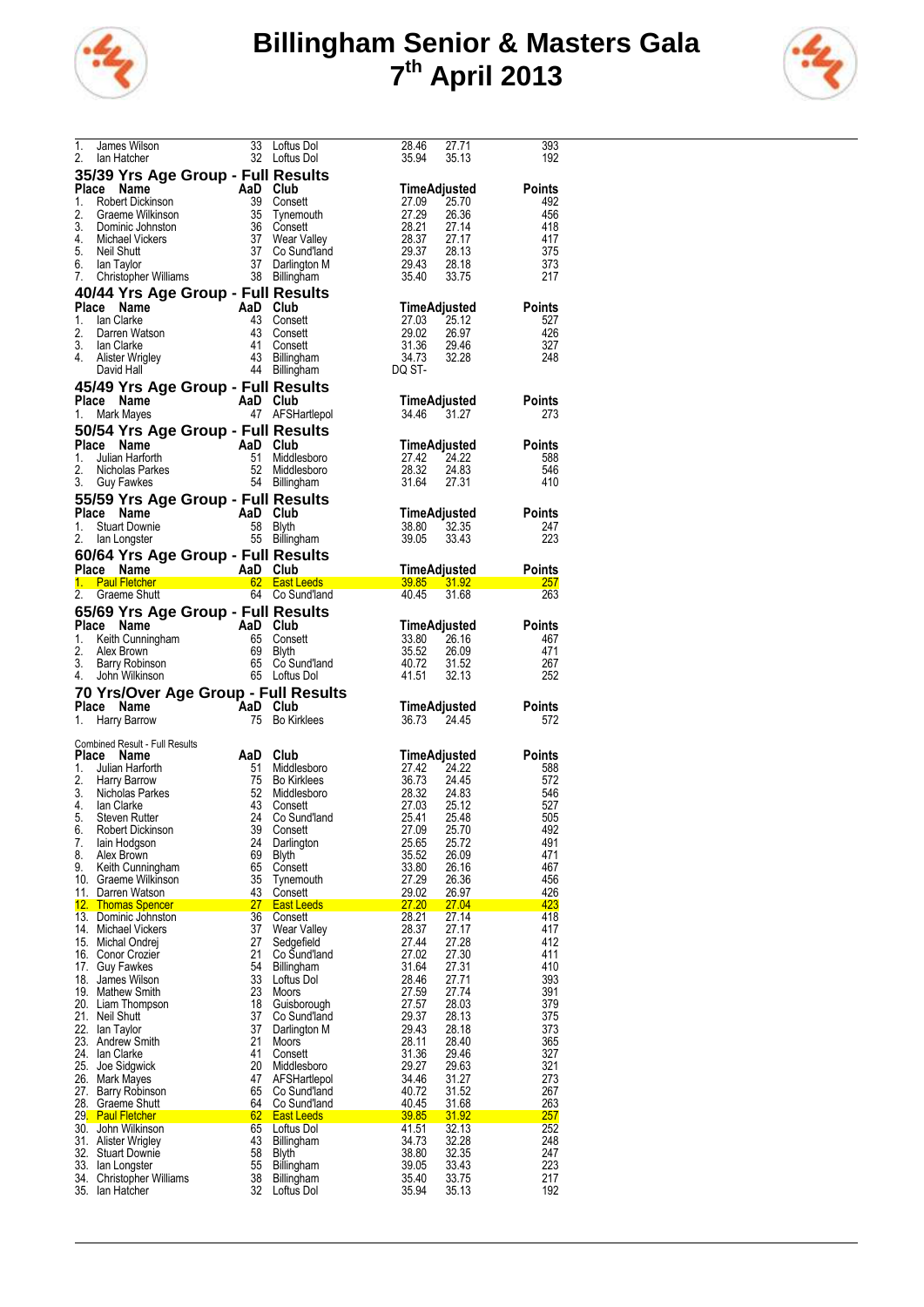



## **EVENT 204 Womens Open 50m Freestyle**

|          | 18/24 Yrs Age Group - Full Results                                                                                                                                                                                       |                                                                                                                                                                                                                                                                                                                                                                                                                                   |                                    |                                            |                      |
|----------|--------------------------------------------------------------------------------------------------------------------------------------------------------------------------------------------------------------------------|-----------------------------------------------------------------------------------------------------------------------------------------------------------------------------------------------------------------------------------------------------------------------------------------------------------------------------------------------------------------------------------------------------------------------------------|------------------------------------|--------------------------------------------|----------------------|
|          | Place Name<br>Company Scoffin<br>Bryony Scoffin<br>And Club<br>Bryony Scoffin<br>24 Moors<br>Claudine Wivell<br>19 Thirsk                                                                                                |                                                                                                                                                                                                                                                                                                                                                                                                                                   |                                    | TimeAdjusted                               | Points               |
| 1.       |                                                                                                                                                                                                                          |                                                                                                                                                                                                                                                                                                                                                                                                                                   | 24 Moors                           | 30.96<br>31.04                             | 420                  |
| 2.<br>3. |                                                                                                                                                                                                                          |                                                                                                                                                                                                                                                                                                                                                                                                                                   | Moors<br>Thirsk WH                 | 31.47<br>31.79<br>31.50                    | 391<br>384           |
| 4.       |                                                                                                                                                                                                                          |                                                                                                                                                                                                                                                                                                                                                                                                                                   |                                    | 34.46                                      | 302                  |
| 5.       | Harriet Thompson 23 Moors<br>Terri-Louise Garnett 23 Moors                                                                                                                                                               |                                                                                                                                                                                                                                                                                                                                                                                                                                   |                                    | $34.64$<br>$34.96$<br>34.77                | 294                  |
|          | 25/29 Yrs Age Group - Full Results                                                                                                                                                                                       |                                                                                                                                                                                                                                                                                                                                                                                                                                   |                                    |                                            |                      |
|          | Place Name                                                                                                                                                                                                               | AaD Club                                                                                                                                                                                                                                                                                                                                                                                                                          |                                    | TimeAdjusted                               | <b>Points</b>        |
| 1.       | Emma Shepherd                                                                                                                                                                                                            |                                                                                                                                                                                                                                                                                                                                                                                                                                   | 25 Billingham                      | 35.61<br>35.61                             | 278                  |
|          | 30/34 Yrs Age Group - Full Results                                                                                                                                                                                       |                                                                                                                                                                                                                                                                                                                                                                                                                                   |                                    |                                            |                      |
| 1.       | Place Name<br>Jennifer Dobson                                                                                                                                                                                            | $\begin{array}{cc}\n\text{AaD} & \text{Club} \\ 30 & \text{Blvth}\n\end{array}$                                                                                                                                                                                                                                                                                                                                                   |                                    | TimeAdjusted<br>31.87 31.38                | <b>Points</b><br>406 |
|          | 35/39 Yrs Age Group - Full Results                                                                                                                                                                                       |                                                                                                                                                                                                                                                                                                                                                                                                                                   |                                    |                                            |                      |
|          | Place Name                                                                                                                                                                                                               | AaD Club                                                                                                                                                                                                                                                                                                                                                                                                                          |                                    | TimeAdjusted                               | <b>Points</b>        |
| 1.       | Gillian Hook                                                                                                                                                                                                             |                                                                                                                                                                                                                                                                                                                                                                                                                                   | 38 Sedgefield                      | 30.54 29.11                                | 509                  |
|          | 40/44 Yrs Age Group - Full Results                                                                                                                                                                                       |                                                                                                                                                                                                                                                                                                                                                                                                                                   |                                    |                                            |                      |
|          | Place Name                                                                                                                                                                                                               | AaD Club                                                                                                                                                                                                                                                                                                                                                                                                                          |                                    | TimeAdjusted                               | <b>Points</b>        |
| 1.<br>2. | Liz Morrell<br>Karen Cook                                                                                                                                                                                                |                                                                                                                                                                                                                                                                                                                                                                                                                                   | 40 RichmondDale<br>43 Billingham   | 35.15<br>33.19<br>40.92<br>38.03           | 343<br>228           |
|          | 45/49 Yrs Age Group - Full Results                                                                                                                                                                                       |                                                                                                                                                                                                                                                                                                                                                                                                                                   |                                    |                                            |                      |
|          | Place Name                                                                                                                                                                                                               |                                                                                                                                                                                                                                                                                                                                                                                                                                   |                                    | TimeAdjusted                               | <b>Points</b>        |
| 1.       | Jill Marley                                                                                                                                                                                                              |                                                                                                                                                                                                                                                                                                                                                                                                                                   | 48 Harrogate DC                    | 33.76<br>30.44                             | 445                  |
| 2.       | Joanne Todd                                                                                                                                                                                                              | AaD Club<br>48 Harrog<br>48 Darling<br>45 Billian                                                                                                                                                                                                                                                                                                                                                                                 | Darlington M                       | 33.98<br>37.69                             | 320                  |
| 3.       | Jane Hayward                                                                                                                                                                                                             |                                                                                                                                                                                                                                                                                                                                                                                                                                   | 45 Billingham                      | 37.96<br>34.88                             | 296                  |
|          | 50/54 Yrs Age Group - Full Results<br>Place Name                                                                                                                                                                         | AaD Club                                                                                                                                                                                                                                                                                                                                                                                                                          |                                    | TimeAdjusted<br>30.41 26.86<br>37.02 31.95 |                      |
|          | 1. Julie Hoyle<br>Unie Hoyle<br>Carol Boagey<br>Carol Boagey<br>S4 AFSHartlepo<br>Cillian Sheehan<br>Lynn Shepherd<br>S4 Billingham<br>Susan Walker<br>S54 Billingham<br>Susan Walker<br>S54 Billingham<br>S1 Billingham | <u> 1999 - Johann John</u>                                                                                                                                                                                                                                                                                                                                                                                                        |                                    | TimeAdjusted Points                        | $-648*$              |
| 2.       |                                                                                                                                                                                                                          |                                                                                                                                                                                                                                                                                                                                                                                                                                   | 54 AFSHartlepol                    |                                            | 385                  |
| 3.       |                                                                                                                                                                                                                          |                                                                                                                                                                                                                                                                                                                                                                                                                                   |                                    |                                            | 323                  |
| 4.<br>5. |                                                                                                                                                                                                                          |                                                                                                                                                                                                                                                                                                                                                                                                                                   |                                    | 44.81<br>38.67<br>49.51<br>42.73           | 217<br>161           |
| 6.       |                                                                                                                                                                                                                          |                                                                                                                                                                                                                                                                                                                                                                                                                                   |                                    | 51.84<br>46.11                             | 128                  |
|          | 55/59 Yrs Age Group - Full Results                                                                                                                                                                                       |                                                                                                                                                                                                                                                                                                                                                                                                                                   |                                    |                                            |                      |
|          | Place Name                                                                                                                                                                                                               | AaD Club<br>55 Conse<br>59 Bo Kirl                                                                                                                                                                                                                                                                                                                                                                                                |                                    | TimeAdjusted                               | <b>Points</b>        |
| 1.<br>2. | Joan Edwards                                                                                                                                                                                                             | 59                                                                                                                                                                                                                                                                                                                                                                                                                                | 55 Consett<br><b>Bo Kirklees</b>   | 34.75<br>29.75<br>35.69<br>29.47           | 477<br>491           |
| 3.       | Sally Shields<br>Kathryn Horness                                                                                                                                                                                         |                                                                                                                                                                                                                                                                                                                                                                                                                                   | 56 Loftus Dol                      | 49.06<br>41.64                             | 174                  |
|          |                                                                                                                                                                                                                          |                                                                                                                                                                                                                                                                                                                                                                                                                                   |                                    |                                            |                      |
|          | Combined Result - Full Results<br>Place Name                                                                                                                                                                             | AaD Club                                                                                                                                                                                                                                                                                                                                                                                                                          |                                    | TimeAdjusted                               | Points               |
|          | 1. Julie Hoyle                                                                                                                                                                                                           | $\frac{1}{\sqrt{1-\frac{1}{\sqrt{1-\frac{1}{\sqrt{1-\frac{1}{\sqrt{1-\frac{1}{\sqrt{1-\frac{1}{\sqrt{1-\frac{1}{\sqrt{1-\frac{1}{\sqrt{1-\frac{1}{\sqrt{1-\frac{1}{\sqrt{1-\frac{1}{\sqrt{1-\frac{1}{\sqrt{1-\frac{1}{\sqrt{1-\frac{1}{\sqrt{1-\frac{1}{\sqrt{1-\frac{1}{\sqrt{1-\frac{1}{\sqrt{1-\frac{1}{\sqrt{1-\frac{1}{\sqrt{1-\frac{1}{\sqrt{1-\frac{1}{\sqrt{1-\frac{1}{\sqrt{1-\frac{1}{\sqrt{1-\frac{1}{\sqrt{1-\frac{1$ | East Leeds 30.41 26.86             |                                            | 648                  |
| 2.       | Gillian Hook                                                                                                                                                                                                             |                                                                                                                                                                                                                                                                                                                                                                                                                                   | Sedgefield                         | 30.54<br>29.11                             | 509                  |
| 4.       | 3. Sally Shields<br>Joan Edwards                                                                                                                                                                                         | 59<br>55                                                                                                                                                                                                                                                                                                                                                                                                                          | <b>Bo Kirklees</b><br>Consett      | 35.69<br>29.47<br>34.75<br>29.75           | 491<br>477           |
| 5.       | Jill Marley                                                                                                                                                                                                              | 48                                                                                                                                                                                                                                                                                                                                                                                                                                | Harrogate DC                       | 33.76<br>30.44                             | 445                  |
| 6.       | Bryony Scoffin                                                                                                                                                                                                           | 24                                                                                                                                                                                                                                                                                                                                                                                                                                | Moors                              | 30.96<br>31.04                             | 420                  |
| 7.       | Jennifer Dobson                                                                                                                                                                                                          | 30                                                                                                                                                                                                                                                                                                                                                                                                                                | <b>Blyth</b>                       | 31.87<br>31.38<br>31.79                    | 406                  |
| 8.<br>9. | Amy Roberts<br>Carol Boagey                                                                                                                                                                                              | 21<br>54                                                                                                                                                                                                                                                                                                                                                                                                                          | Moors<br>AFSHartlepol<br>Thirsk WH | 31.47<br>37.02<br>31.95                    | 391<br>385           |
|          | 10. Claudine Wivell                                                                                                                                                                                                      | 19                                                                                                                                                                                                                                                                                                                                                                                                                                | Thirsk WH                          | 31.50<br>31.96                             | 384                  |
|          | 11. Liz Morrell                                                                                                                                                                                                          | 40                                                                                                                                                                                                                                                                                                                                                                                                                                | RichmondDale                       | 35.15<br>33.19                             | 343                  |
|          | 12. Ruth Maltby<br>13. Joanne Todd                                                                                                                                                                                       | 50<br>48                                                                                                                                                                                                                                                                                                                                                                                                                          | Loftus Dol<br>Darlington M         | 38.09<br>33.88<br>37.69<br>33.98           | 323<br>320           |
|          | 14. Harriet Thompson                                                                                                                                                                                                     | 23                                                                                                                                                                                                                                                                                                                                                                                                                                | <b>Moors</b>                       | 34.46<br>34.64                             | 302                  |
|          | 15. Jane Hayward                                                                                                                                                                                                         | 45                                                                                                                                                                                                                                                                                                                                                                                                                                | Billingham                         | 37.96<br>34.88                             | 296                  |
|          | 16. Terri-Louise Garnett<br>17. Emma Shepherd                                                                                                                                                                            | 23<br>25                                                                                                                                                                                                                                                                                                                                                                                                                          | Moors<br>Billingham                | 34.77<br>34.96<br>35.61<br>35.61           | 294<br>278           |
|          | 18. Karen Cook                                                                                                                                                                                                           | 43                                                                                                                                                                                                                                                                                                                                                                                                                                | Billingham                         | 40.92<br>38.03                             | 228                  |
|          | 19. Gillian Sheehan                                                                                                                                                                                                      | 54                                                                                                                                                                                                                                                                                                                                                                                                                                | <b>Billingham</b>                  | 44.81<br>38.67                             | 217                  |
|          |                                                                                                                                                                                                                          |                                                                                                                                                                                                                                                                                                                                                                                                                                   |                                    |                                            |                      |
|          | 20. Kathryn Horness<br>21. Lynn Shepherd                                                                                                                                                                                 | 56<br>54                                                                                                                                                                                                                                                                                                                                                                                                                          | Loftus Dol<br><b>Billingham</b>    | 49.06<br>41.64<br>49.51<br>42.73           | 174<br>161           |

### **EVENT 205 Mens 240 Yrs 200m Free Relay**

| <b>Full Results</b><br>Place<br>Name<br>1. Richmond Dales Amateur<br>2. City of Sunderland ASC        |     | Club<br>RichmondDale<br>Co Sund'land | TimeAdiusted<br>2:19.45 2:22.95<br>2.26.71 2.30.39 | <b>Points</b><br>180<br>154 | 100<br>50<br>34.86 1.47.34<br>30.39 1:08.22 | 150<br>$\overline{\phantom{0}}$<br>1:47.32 |
|-------------------------------------------------------------------------------------------------------|-----|--------------------------------------|----------------------------------------------------|-----------------------------|---------------------------------------------|--------------------------------------------|
| <b>Full Results</b><br><b>Place</b><br>Name<br>1. Richmond Dales Amateur<br>2. City of Sunderland ASC | A.G | Club<br>RichmondDale<br>Co Sund'land | TimeAdiusted<br>2.19.45 2.22.95<br>2:26.71 2:30.39 | <b>Points</b><br>180<br>154 | 100<br>50<br>34.86 1.47.34<br>30.39 1:08.22 | 150<br>$\overline{\phantom{0}}$<br>1:47.32 |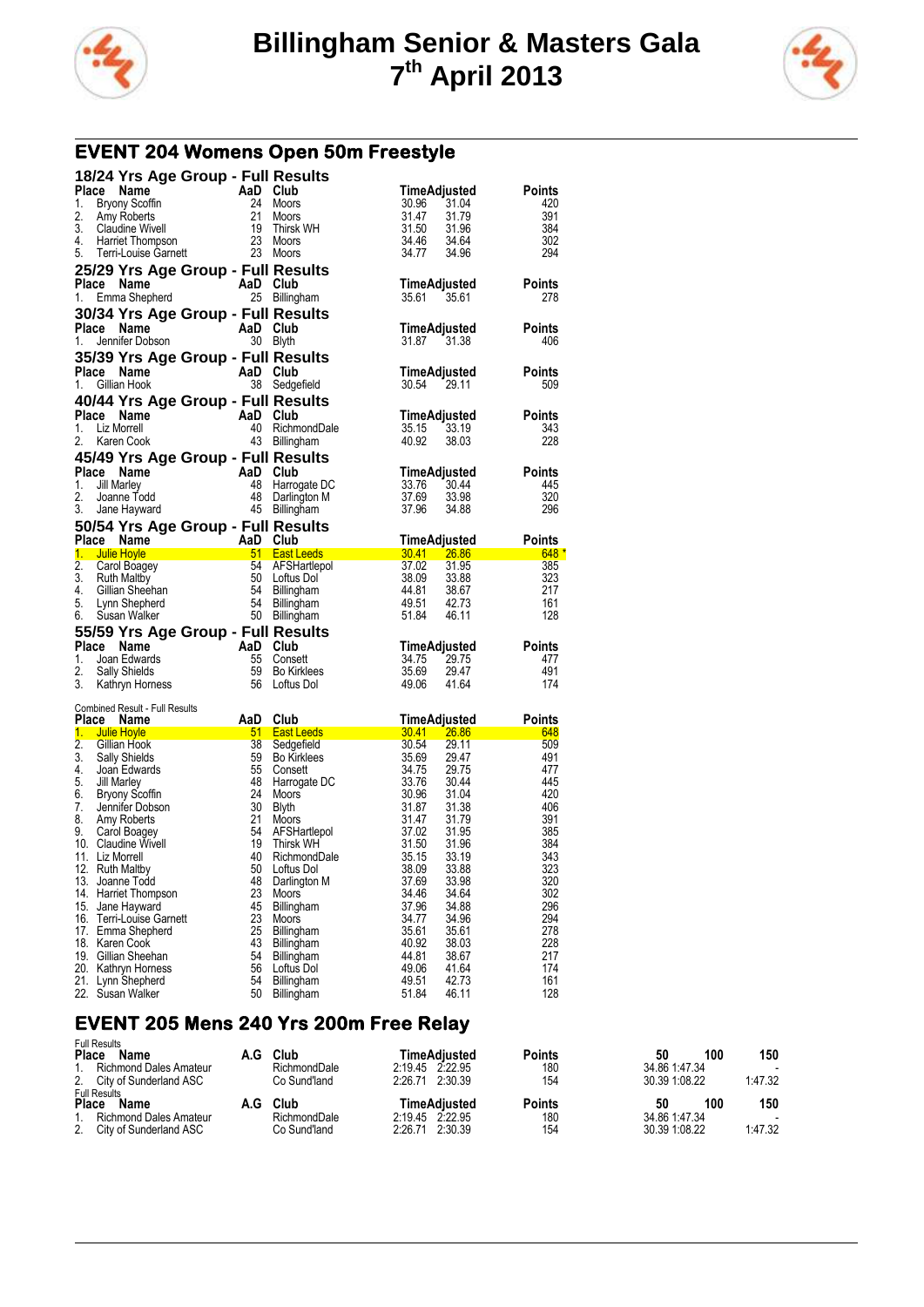



# **EVENT 207 Mens 160 Yrs 200m Medley Relay**

| <b>Full Results</b>                                             |                         |                                 |               |                            |                |
|-----------------------------------------------------------------|-------------------------|---------------------------------|---------------|----------------------------|----------------|
| <b>Place</b><br>Name<br>A.G                                     | Club                    | TimeAdiusted                    | Points        | 100<br>50                  | 150            |
| Consett A                                                       | Consett A               | 2:11.78 2:15.08                 | 313           | 31.93 1:15.01              | 1:44.89        |
| 2.<br>Loftus Dolphins SC<br>Consett B                           | Loftus Dol<br>Consett B | 2:35.19 2:39.08<br>DO SA-       | 192           | 35.87 1:23.91              | 1:53.59        |
| <b>Full Results</b><br><b>Place</b><br>Name<br>A.G<br>Consett A | Club<br>Consett A       | TimeAdiusted<br>2.11.78 2.15.08 | Points<br>313 | 100<br>50<br>31.93 1:15.01 | 150<br>1:44.89 |
| 2 <sub>1</sub><br>Loftus Dolphins SC                            | Loftus Dol              | 2:35.19 2:39.08                 | 192           | 35.87 1:23.91              | 1:53.59        |

## **EVENT 209 Mens Open 100m Butterfly**

| 30/34 Yrs Age Group - Full Results<br>Place Name<br><b>Nick Valentine</b><br>$1_{\cdot}$                  |                | AaD Club<br>32 Co Newcastle                                 | TimeAdjusted<br>1:04.35 1:02.90                                                      | <b>Points</b><br>457        | 50<br>30.18                      |
|-----------------------------------------------------------------------------------------------------------|----------------|-------------------------------------------------------------|--------------------------------------------------------------------------------------|-----------------------------|----------------------------------|
| 35/39 Yrs Age Group - Full Results<br>Place Name<br>Michael Vickers                                       |                | AaD Club<br>37 Wear Valley                                  | TimeAdjusted<br>1:10.67 1.07.68                                                      | <b>Points</b><br>367        | 50<br>32.85                      |
| 40/44 Yrs Age Group - Full Results<br>Place Name<br>Alan Ayres                                            | 40             | AaD Club<br>Loftus Dol                                      | TimeAdjusted<br>1:41.04 1:35.40                                                      | <b>Points</b><br>131        | 50<br>41.02                      |
| 45/49 Yrs Age Group - Full Results<br>Name<br>Place<br>Alan Turner<br>$1_{-}$                             |                | AaD Club<br>45 Newburn                                      | TimeAdjusted<br>1:28.24 1:21.07                                                      | <b>Points</b><br>213        | 50<br>40.61                      |
| 50/54 Yrs Age Group - Full Results<br>Place Name<br>Nicholas Parkes<br>$1_{-}$<br>2.<br><b>Guy Fawkes</b> | 52<br>54       | AaD Club<br>Middlesboro<br>Billingham                       | TimeAdjusted<br>1:08.86 1:00.36<br>1:15.34 1:05.02                                   | <b>Points</b><br>518<br>414 | 50<br>32.03<br>35.28             |
| 55/59 Yrs Age Group - Full Results<br>Place Name<br><b>Stuart Downie</b>                                  | 58             | AaD Club<br><b>Blyth</b>                                    | TimeAdjusted<br>1:55.32 1:36.14                                                      | <b>Points</b><br>128        | 50<br>52.17                      |
| 65/69 Yrs Age Group - Full Results<br>Name<br><b>Place</b>                                                |                | AaD Club                                                    | TimeAdjusted                                                                         | <b>Points</b>               | 50<br>47.26                      |
| Norman Stephenson<br>1.<br><b>Combined Result - Full Results</b><br>Place<br><b>Name</b>                  | 69<br>AaD      | Co Sund'land<br>Club                                        | 1:38.26 1:12.16<br>TimeAdjusted                                                      | 303<br><b>Points</b>        | 50                               |
| 1.<br>Nicholas Parkes<br>2.<br><b>Nick Valentine</b><br>3.<br><b>Guy Fawkes</b><br>4.<br>Michael Vickers  | 52<br>32<br>37 | Middlesboro<br>Co Newcastle<br>54 Billingham<br>Wear Valley | 1.08.86<br>1:00.36<br>1.04.35<br>1:02.90<br>1:15.34<br>1:05.02<br>1:10.67<br>1:07.68 | 518<br>457<br>414<br>367    | 32.03<br>30.18<br>35.28<br>32.85 |
| 5.<br>Norman Stephenson<br>6.<br>Alan Turner<br>7.<br>Alan Ayres<br>8.<br><b>Stuart Downie</b>            | 40<br>58       | 69 Co Sund'land<br>45 Newburn<br>Loftus Dol<br>Blyth        | 1:38.26<br>1:12.16<br>1:28.24<br>1:21.07<br>1:41.04<br>1:35.40<br>1:36.14<br>1:55.32 | 303<br>213<br>131<br>128    | 47.26<br>40.61<br>41.02<br>52.17 |

#### **EVENT 210 Womens Open 100m Butterfly**

| 18/24 Yrs Age Group - Full Results<br>Place Name<br>1. Amy Roberts | 21  | AaD Club<br>Moors | TimeAdjusted<br>1:15.80 1:16.57 | <b>Points</b><br>371 | 50<br>36.54 |
|--------------------------------------------------------------------|-----|-------------------|---------------------------------|----------------------|-------------|
| 40/44 Yrs Age Group - Full Results                                 |     |                   |                                 |                      |             |
| Place Name                                                         |     | AaD Club          | <b>TimeAdjusted</b>             | Points               | 50          |
| 1. Philippa Rickard                                                |     | 42 East Leeds     | 1:13.17 1:08.37                 | 522                  | 33.54       |
| 50/54 Yrs Age Group - Full Results                                 |     |                   |                                 |                      |             |
| Place Name                                                         |     | AaD Club          | TimeAdjusted                    | Points               | 50          |
| Judith Hattle<br>$1_{-}$                                           | 53  | Carlisle Ag       | 1:11.41 1:02.12                 | 695                  | 34.91       |
| <b>Combined Result - Full Results</b>                              |     |                   |                                 |                      |             |
| Place Name                                                         | AaD | Club              | TimeAdjusted                    | <b>Points</b>        | 50          |
| Judith Hattle<br>1.                                                | 53  | Carlisle Ag       | 1.02.12<br>1.11.41              | 695                  | 34.91       |
| 2. Philippa Rickard<br>3. Amy Roberts                              |     | 42 East Leeds     | 1:13.17<br>1:08.37              | 522                  | 33.54       |
|                                                                    | 21  | Moors             | 1:15.80 1:16.57                 | 371                  | 36.54       |

## **EVENT 211 Mens Open 50m Breaststroke**

|                | 18/24 Yrs Age Group - Full Results |          |                   |       |                     |               |
|----------------|------------------------------------|----------|-------------------|-------|---------------------|---------------|
|                | Place Name                         | AaD Club |                   |       | <b>TimeAdjusted</b> | <b>Points</b> |
| $\mathbf{1}$ . | <b>Steven Rutter</b>               | 24       | Co Sund'land      | 31.56 | 31.65               | 507           |
| 2.             | lain Hodgson                       | 24       | Darlington        | 33.37 | 33.46               | 429           |
|                | 3. Liam Thompson                   |          | 18 Guisborough    | 35.98 | 36.58               | 328           |
| 4.             | Mathew Smith                       | 23       | Moors             | 36.72 | 36.92               | 319           |
| 5.             | Joe Sidgwick                       | 20       | Middlesboro       | 37.01 | 37.47               | 306           |
|                | 25/29 Yrs Age Group - Full Results |          |                   |       |                     |               |
|                | Place Name                         | AaD Club |                   |       | TimeAdjusted        | <b>Points</b> |
|                | 1. Thomas Spencer                  | 27       | <b>East Leeds</b> |       | 33.85 33.65         | $422*$        |
| 2.             | Michal Ondrej                      | 27       | Sedgefield        | 37.03 | 36.81               | 322           |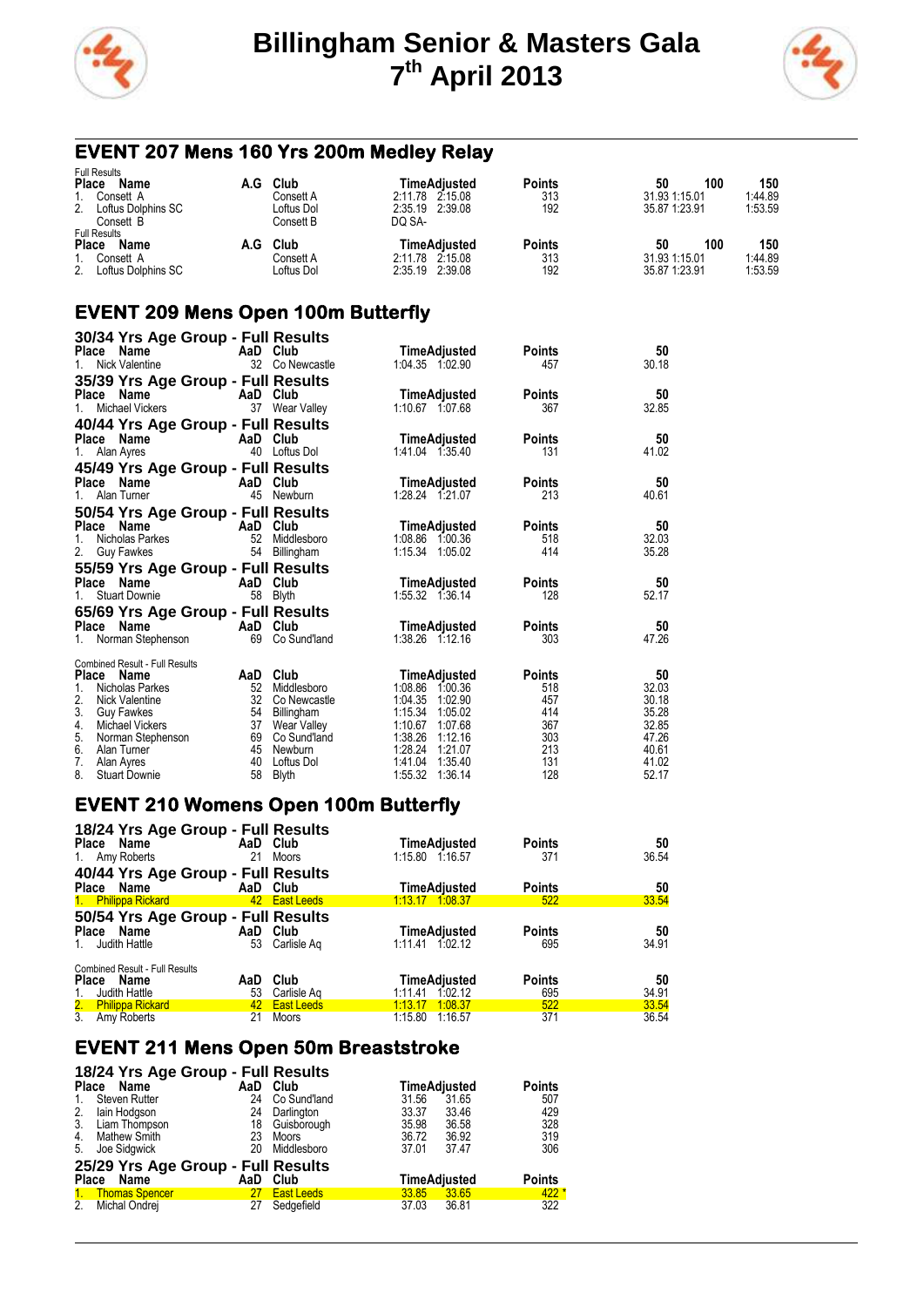



| 35/39 Yrs Age Group - Full Results                                                                                                                                                                                                                                                                                                                                                                                                                                                            |          |                   |                            |               |
|-----------------------------------------------------------------------------------------------------------------------------------------------------------------------------------------------------------------------------------------------------------------------------------------------------------------------------------------------------------------------------------------------------------------------------------------------------------------------------------------------|----------|-------------------|----------------------------|---------------|
| AaD Club<br>Place Name                                                                                                                                                                                                                                                                                                                                                                                                                                                                        |          |                   | TimeAdjusted               | Points        |
| 1. Christopher Williams 38 Billingham                                                                                                                                                                                                                                                                                                                                                                                                                                                         |          |                   | 41.81 39.86                | 254           |
| 40/44 Yrs Age Group - Full Results                                                                                                                                                                                                                                                                                                                                                                                                                                                            |          |                   |                            |               |
| Place Name                                                                                                                                                                                                                                                                                                                                                                                                                                                                                    | AaD Club |                   | TimeAdjusted               | Points        |
| 1. Ian Clarke                                                                                                                                                                                                                                                                                                                                                                                                                                                                                 | 41       | Consett           | 38.74 36.39                | 334           |
| 45/49 Yrs Age Group - Full Results                                                                                                                                                                                                                                                                                                                                                                                                                                                            |          |                   |                            |               |
| <b>Example 2</b><br>Place<br>Name                                                                                                                                                                                                                                                                                                                                                                                                                                                             |          | Club              | TimeAdjusted               | Points        |
| 1.<br>John Boyer                                                                                                                                                                                                                                                                                                                                                                                                                                                                              | 47       | Darlington M      | 38.13 34.60                | 388           |
| 2. Alan Turner                                                                                                                                                                                                                                                                                                                                                                                                                                                                                | 45       | Newburn           | 43.14 39.63<br>43.44 39.42 | 258           |
| 3.<br>Mark Mayes                                                                                                                                                                                                                                                                                                                                                                                                                                                                              |          | 47 AFSHartlepol   |                            | 262           |
| 50/54 Yrs Age Group - Full Results                                                                                                                                                                                                                                                                                                                                                                                                                                                            |          |                   |                            |               |
| Place Name<br>and the AaD                                                                                                                                                                                                                                                                                                                                                                                                                                                                     |          | Club              | TimeAdjusted               | Points        |
| 1. Craig Heggie                                                                                                                                                                                                                                                                                                                                                                                                                                                                               | 51       | Copeland          | 35.72 31.55                | 512           |
| 2. Kevan Brown                                                                                                                                                                                                                                                                                                                                                                                                                                                                                |          | 53 Bo Kirklees    | 31.76<br>36.51             | 502           |
| 55/59 Yrs Age Group - Full Results                                                                                                                                                                                                                                                                                                                                                                                                                                                            |          |                   |                            |               |
| Place Name<br>AaD Club                                                                                                                                                                                                                                                                                                                                                                                                                                                                        |          |                   | TimeAdjusted               | Points        |
| 1. Kevin Devine                                                                                                                                                                                                                                                                                                                                                                                                                                                                               | 56       | RichmondDale      | 40.94 34.75                | 383           |
| 60/64 Yrs Age Group - Full Results                                                                                                                                                                                                                                                                                                                                                                                                                                                            |          |                   |                            |               |
| and the contract of the AaD of the Second Second Second Second Second Second Second Second Second S<br>Place Name                                                                                                                                                                                                                                                                                                                                                                             |          | Club              | TimeAdjusted               | Points        |
| 1. Raymond Butters 62                                                                                                                                                                                                                                                                                                                                                                                                                                                                         |          | RichmondDale      | 42.33 33.90                | 413           |
| 65/69 Yrs Age Group - Full Results                                                                                                                                                                                                                                                                                                                                                                                                                                                            |          |                   |                            |               |
| Place<br>Name<br><b>Example 2</b> AaD Club                                                                                                                                                                                                                                                                                                                                                                                                                                                    |          |                   | TimeAdjusted               | Points        |
| 1. Norman Stephenson                                                                                                                                                                                                                                                                                                                                                                                                                                                                          |          | 69 Co Sund'land   | 42.86 31.48                | 516           |
| 2. Keith Cunningham 65 Consett                                                                                                                                                                                                                                                                                                                                                                                                                                                                |          |                   | 43.92<br>33.99             | 409           |
| 70 Yrs/Over Age Group - Full Results                                                                                                                                                                                                                                                                                                                                                                                                                                                          |          |                   |                            |               |
| $\overline{\phantom{a}}$ $\overline{\phantom{a}}$ $\overline{\phantom{a}}$ $\overline{\phantom{a}}$ $\overline{\phantom{a}}$ $\overline{\phantom{a}}$ $\overline{\phantom{a}}$ $\overline{\phantom{a}}$ $\overline{\phantom{a}}$ $\overline{\phantom{a}}$ $\overline{\phantom{a}}$ $\overline{\phantom{a}}$ $\overline{\phantom{a}}$ $\overline{\phantom{a}}$ $\overline{\phantom{a}}$ $\overline{\phantom{a}}$ $\overline{\phantom{a}}$ $\overline{\phantom{a}}$ $\overline{\$<br>Place Name |          | Club              | TimeAdjusted               | <b>Points</b> |
| 1. Bill Moore                                                                                                                                                                                                                                                                                                                                                                                                                                                                                 | 76       | <b>East Leeds</b> | 45.94<br>30.00             | 596           |
| Combined Decult Full Decultor                                                                                                                                                                                                                                                                                                                                                                                                                                                                 |          |                   |                            |               |

|                           | <b>Combined Result - Full Results</b> |     |                    |       |              |               |
|---------------------------|---------------------------------------|-----|--------------------|-------|--------------|---------------|
| Place                     | <b>Name</b>                           | AaD | Club               |       | TimeAdjusted | <b>Points</b> |
| 1.                        | <b>Bill Moore</b>                     | 76  | <b>East Leeds</b>  | 45.94 | 30.00        | 596           |
| 2.                        | Norman Stephenson                     | 69  | Co Sund'land       | 42.86 | 31.48        | 516           |
| 3.                        | Craig Heggie                          | 51  | Copeland           | 35.72 | 31.55        | 512           |
| 4.                        | <b>Steven Rutter</b>                  | 24  | Co Sund'land       | 31.56 | 31.65        | 507           |
| 5.                        | Kevan Brown                           | 53  | <b>Bo Kirklees</b> | 36.51 | 31.76        | 502           |
| 6.                        | lain Hodgson                          | 24  | Darlington         | 33.37 | 33.46        | 429           |
| 7.                        | <b>Thomas Spencer</b>                 | 27  | <b>East Leeds</b>  | 33.85 | 33.65        | 422           |
| $\overline{\mathbf{8}}$ . | <b>Raymond Butters</b>                | 62  | RichmondDale       | 42.33 | 33.90        | 413           |
| 9.                        | Keith Cunningham                      | 65  | Consett            | 43.92 | 33.99        | 409           |
| 10.                       | John Boyer                            | 47  | Darlington M       | 38.13 | 34.60        | 388           |
| 11.                       | Kevin Devine                          | 56  | RichmondDale       | 40.94 | 34.75        | 383           |
| 12.                       | lan Clarke                            | 41  | Consett            | 38.74 | 36.39        | 334           |
| 13.                       | Liam Thompson                         | 18  | Guisborough        | 35.98 | 36.58        | 328           |
| 14.                       | Michal Ondrej                         | 27  | Sedgefield         | 37.03 | 36.81        | 322           |
| 15.                       | Mathew Smith                          | 23  | Moors              | 36.72 | 36.92        | 319           |
| 16.                       | Joe Sidgwick                          | 20  | Middlesboro        | 37.01 | 37.47        | 306           |
| 17.                       | Mark Mayes                            | 47  | AFSHartlepol       | 43.44 | 39.42        | 262           |
| 18.                       | Alan Turner                           | 45  | Newburn            | 43.14 | 39.63        | 258           |
|                           | 19. Christopher Williams              | 38  | Billingham         | 41.81 | 39.86        | 254           |

## **EVENT 212 Womens Open 50m Breaststroke**

| 18/24 Yrs Age Group - Full Results                                                               |                      |
|--------------------------------------------------------------------------------------------------|----------------------|
| AaD<br>Club<br>Name<br>TimeAdjusted<br>Place                                                     | <b>Points</b>        |
| <b>Claudine Wivell</b><br>39.15<br>19<br>Thirsk WH<br>39.72<br>1.                                | 381                  |
| $\frac{2}{3}$ .<br>41.94<br>24<br>42.05<br><b>Bryony Scoffin</b><br>Moors                        | 321                  |
| 23<br>43.33 43.56<br>Harriet Thompson<br>Moors                                                   | 289                  |
| 4.<br>23<br>Terri-Louise Garnett<br>46.41<br>46.66<br>Moors                                      | 235                  |
| 35/39 Yrs Age Group - Full Results                                                               |                      |
| AaD<br>Club<br>Place Name<br>TimeAdjusted                                                        | <b>Points</b>        |
| Gillian Hook<br>38<br>39.23<br>37.40<br>Sedgefield<br>1.                                         | 456                  |
| 40/44 Yrs Age Group - Full Results                                                               |                      |
| AaD<br>Club<br>Place<br>Name<br>TimeAdjusted                                                     | <b>Points</b>        |
| 38.64<br>41.81<br>Elaine Cooper<br>44<br>Darlington M<br>1.                                      | 414                  |
| 43<br>Karen Cook<br>52.89<br>2.<br>Billingham<br>49.15                                           | 201                  |
| 45/49 Yrs Age Group - Full Results                                                               |                      |
| Name<br>AaD<br>Club<br>TimeAdjusted<br>Place                                                     | <b>Points</b>        |
| 48<br>44.31<br>39.95<br>Jill Marley<br>Harrogate DC<br>1.                                        | 374                  |
|                                                                                                  |                      |
| 50/54 Yrs Age Group - Full Results<br>AaD Club<br>Place Name                                     |                      |
| TimeAdjusted<br>44.17<br>38.12<br>54                                                             | <b>Points</b><br>431 |
| AFSHartlepol<br>Carol Boagey<br>1.<br>2.<br>Susan Walker<br>50<br>Billingham<br>1:04.93<br>57.75 | 124                  |
|                                                                                                  |                      |
| 55/59 Yrs Age Group - Full Results                                                               |                      |
| AaD Club<br>Place Name<br>TimeAdjusted                                                           | <b>Points</b>        |
| <b>Sally Shields</b><br>41.60<br>59<br><b>Bo Kirklees</b><br>34.35<br>1.                         | 589                  |
| <b>Combined Result - Full Results</b>                                                            |                      |
| Club<br>AaD<br>TimeAdjusted<br><b>Place</b><br><b>Name</b>                                       | <b>Points</b>        |
| 41.60<br><b>Sally Shields</b><br>59<br><b>Bo Kirklees</b><br>34.35<br>1.                         | 589                  |
| 2.<br>38<br>39.23<br>37.40<br>Gillian Hook<br>Sedgefield                                         | 456                  |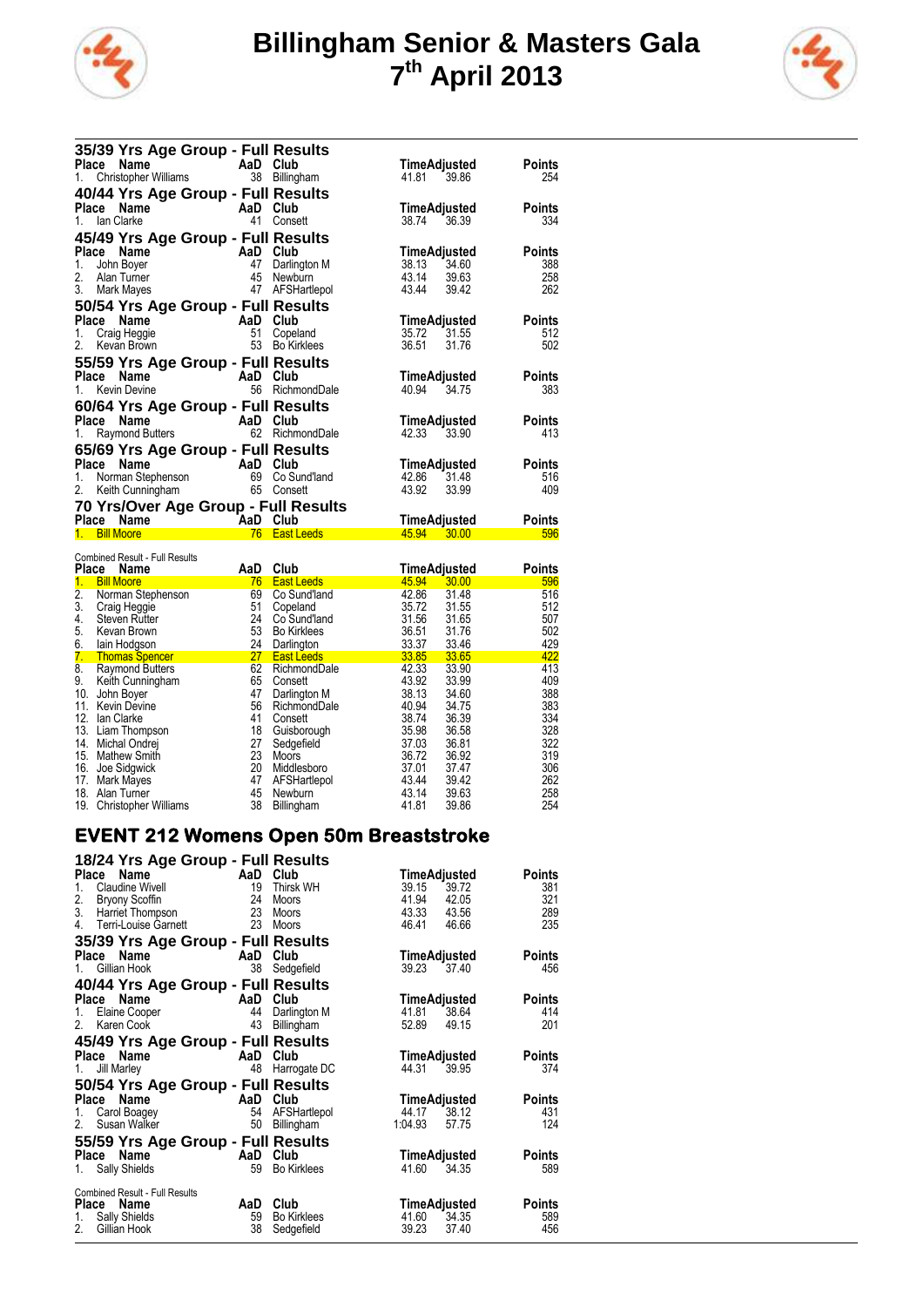



| 3. | Carol Boagey           | 54 | AFSHartlepol    | 44.17   | 38.12 | 431 |
|----|------------------------|----|-----------------|---------|-------|-----|
| 4. | Elaine Cooper          | 44 | Darlington M    | 41.81   | 38.64 | 414 |
| 5. | <b>Claudine Wivell</b> | 19 | Thirsk WH       | 39.15   | 39.72 | 381 |
| 6. | Jill Marley            |    | 48 Harrogate DC | 44.31   | 39.95 | 374 |
| 7. | <b>Bryony Scoffin</b>  | 24 | Moors           | 41.94   | 42.05 | 321 |
| 8. | Harriet Thompson       | 23 | Moors           | 43.33   | 43.56 | 289 |
| 9. | Terri-Louise Garnett   | 23 | Moors           | 46.41   | 46.66 | 235 |
|    | 10. Karen Cook         | 43 | Billingham      | 52.89   | 49.15 | 201 |
|    | 11. Susan Walker       | 50 | Billingham      | 1:04.93 | 57.75 | 124 |

## **EVENT 213 Mens Open 100m Backstroke**

| 18/24 Yrs Age Group - Full Results    |                 |                             |                                          |               |                |
|---------------------------------------|-----------------|-----------------------------|------------------------------------------|---------------|----------------|
| Place Name                            |                 | AaD Club                    | TimeAdjusted                             | <b>Points</b> | 50             |
| Conor Crozier<br>1.                   |                 | 21 Co Sund'land             | 1:04.62 1:05.28                          | 421           | 30.94          |
| 30/34 Yrs Age Group - Full Results    |                 |                             |                                          |               |                |
| Place Name                            |                 | AaD Club                    | TimeAdjusted                             | <b>Points</b> | 50             |
| <b>Nick Valentine</b><br>1.           | 32 <sup>2</sup> | Co Newcastle                | 1:07.34 1:05.83                          | 410           | 33.46          |
| 2.<br>lan Hatcher                     |                 | 32 Loftus Dol               | 1:41.70 1:39.41                          | 119           | 47.25          |
| 40/44 Yrs Age Group - Full Results    |                 |                             |                                          |               |                |
| Place Name                            | AaD             | Club                        | TimeAdjusted                             | <b>Points</b> | 50             |
| Alister Wrigley<br>1.                 |                 | 43 Billingham               | 1:25.63 1:19.58                          | 232           | 41.10          |
| 45/49 Yrs Age Group - Full Results    |                 |                             |                                          |               |                |
| Place Name                            |                 | AaD Club                    | TimeAdjusted                             | <b>Points</b> | 50             |
| 1. Terry Lee                          |                 | 49 Wear Valley              | 1:16.16 1:08.21                          | 369           | 37.44          |
| 55/59 Yrs Age Group - Full Results    |                 |                             |                                          |               |                |
| Place Name                            |                 | AaD Club                    | TimeAdjusted                             | <b>Points</b> | 50             |
| 1. Kevin Devine                       |                 | 56 RichmondDale             | 1:33.54 1:19.39                          | 234           | 46.78          |
| 60/64 Yrs Age Group - Full Results    |                 |                             |                                          |               |                |
| Place Name                            |                 | AaD Club                    | TimeAdjusted                             | <b>Points</b> | 50             |
| Graham Pearson<br>$1_{-}$             | 61              | Carlisle Ag                 | 1:36.42 1:18.05                          | 246           | 47.24          |
| 65/69 Yrs Age Group - Full Results    |                 |                             |                                          |               |                |
| Place Name                            | AaD             | Club                        | TimeAdjusted                             | <b>Points</b> | 50             |
| Carl Butler<br>1.                     |                 | 69 RichmondDale             | 1:47.00 1:18.58                          | 241           | 53.12          |
| <b>Combined Result - Full Results</b> |                 |                             |                                          |               |                |
| Place<br>Name                         |                 | AaD Club                    | <b>TimeAdjusted</b>                      | <b>Points</b> | 50             |
| 1.<br>Conor Crozier<br>2.             | 21              | Co Sund'land                | 1.04.62<br>1:05.28                       | 421           | 30.94          |
| Nick Valentine<br>3.                  | 32<br>49        | Co Newcastle<br>Wear Valley | 1.07.34<br>1:05.83<br>1:16.16<br>1:08.21 | 410<br>369    | 33.46<br>37.44 |
| Terry Lee<br>4.<br>Graham Pearson     | 61              | Carlisle Ag                 | 1:36.42<br>1:18.05                       | 246           | 47.24          |
| 5.<br>Carl Butler                     | 69              | RichmondDale                | 1:18.58<br>1:47.00                       | 241           | 53.12          |
| 6.<br>Kevin Devine                    |                 | 56 RichmondDale             | 1:33.54<br>1:19.39                       | 234           | 46.78          |
| 7.<br><b>Alister Wrigley</b>          | 43              | Billingham                  | 1:25.63<br>1:19.58                       | 232           | 41.10          |
| 8.<br>Ian Hatcher                     | 32              | Loftus Dol                  | 1:41.70<br>1:39.41                       | 119           | 47.25          |

#### **EVENT 214 Womens Open 100m Backstroke**

| 18/24 Yrs Age Group - Full Results<br>Name<br>Place<br><b>Claudine Wivell</b><br>1.                                                                                                                                                         | AaD<br>19                                          | Club<br>Thirsk WH                                                                                                                          | TimeAdjusted<br>1:18.46 1:19.61                                                                                                                                                                    | <b>Points</b><br>333                                        | 50<br>38.02                                                                     |
|---------------------------------------------------------------------------------------------------------------------------------------------------------------------------------------------------------------------------------------------|----------------------------------------------------|--------------------------------------------------------------------------------------------------------------------------------------------|----------------------------------------------------------------------------------------------------------------------------------------------------------------------------------------------------|-------------------------------------------------------------|---------------------------------------------------------------------------------|
| 25/29 Yrs Age Group - Full Results<br>Place<br>Name<br>Lorraine Riddle<br>1.<br>2.<br>Emma Shepherd                                                                                                                                         | AaD<br>29<br>25                                    | Club<br>Billingham<br>Billingham                                                                                                           | TimeAdjusted<br>1:26.83<br>1.25.78<br>1:29.28<br>1:29.28                                                                                                                                           | Points<br>266<br>236                                        | 50<br>42.55<br>43.59                                                            |
| 30/34 Yrs Age Group - Full Results<br>Name<br>Place<br>Jennifer Dobson<br>1.<br>2.<br>Donna Deulin                                                                                                                                          | AaD<br>30<br>31                                    | Club<br><b>Blyth</b><br>Stockton                                                                                                           | TimeAdjusted<br>1:23.11<br>1.21.83<br>1:28.86<br>1:27.18                                                                                                                                           | Points<br>307<br>254                                        | 50<br>39.45<br>42.42                                                            |
| 50/54 Yrs Age Group - Full Results<br>Place<br>Name                                                                                                                                                                                         | AaD                                                | Club                                                                                                                                       | TimeAdjusted                                                                                                                                                                                       | Points                                                      | 50                                                                              |
| 1.<br><b>Julie Hoyle</b><br>$\overline{2}$ .<br>Judith Hattle<br>3.<br>Carol Boagey<br>4.<br>Gillian Sheehan                                                                                                                                | 51<br>53<br>54<br>54                               | <b>East Leeds</b><br>Carlisle Ag<br>AFSHartlepol<br>Billingham                                                                             | 1:13.75<br>1.05.13<br>1:16.02<br>1:06.13<br>1:40.97<br>1:27.14<br>2:06.73<br>1:49.37                                                                                                               | 609<br>582<br>254<br>128                                    | 34.95<br>37.19<br>50.50<br>1:00.64                                              |
| <b>Combined Result - Full Results</b><br><b>Place</b><br>Name                                                                                                                                                                               | AaD                                                | Club                                                                                                                                       | TimeAdjusted                                                                                                                                                                                       | <b>Points</b>                                               | 50                                                                              |
| <b>Julie Hoyle</b><br>1.<br>$\overline{2}$ .<br>Judith Hattle<br>3.<br><b>Claudine Wivell</b><br>4.<br>Jennifer Dobson<br>5.<br>Lorraine Riddle<br>6.<br>Carol Boagey<br>7.<br>Donna Deulin<br>8.<br>Emma Shepherd<br>9.<br>Gillian Sheehan | 51<br>53<br>19<br>30<br>29<br>54<br>31<br>25<br>54 | <b>East Leeds</b><br>Carlisle Aq<br><b>Thirsk WH</b><br><b>Blyth</b><br>Billingham<br>AFSHartlepol<br>Stockton<br>Billingham<br>Billingham | 1:13.75<br>1,05,13<br>1:16.02<br>1:06.13<br>1:18.46<br>1:19.61<br>1:23.11<br>1.21.83<br>1:26.83<br>1:25.78<br>1.40.97<br>1:27.14<br>1:28.86<br>1.27.18<br>1.29.28<br>1:29.28<br>2:06.73<br>1.49.37 | 609<br>582<br>333<br>307<br>266<br>254<br>254<br>236<br>128 | 34.95<br>37.19<br>38.02<br>39.45<br>42.55<br>50.50<br>42.42<br>43.59<br>1:00.64 |